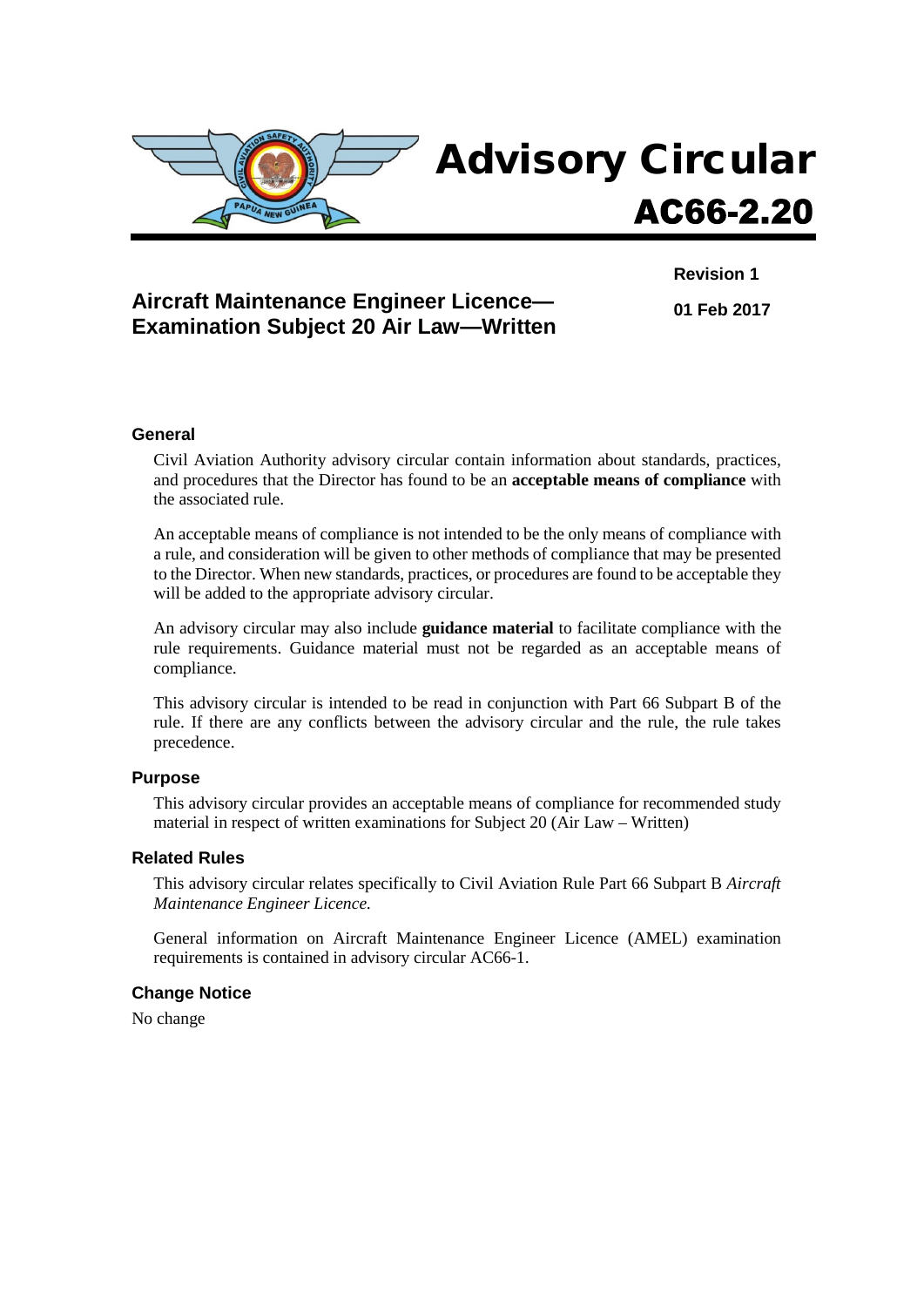# **Table of Contents**

| 2.2. Notification, Investigation and Reporting of Occurrences 11            |  |
|-----------------------------------------------------------------------------|--|
|                                                                             |  |
|                                                                             |  |
|                                                                             |  |
|                                                                             |  |
|                                                                             |  |
|                                                                             |  |
| 3.4. IFR Operations - Global Navigation Satellite Systems (GNSS)  12        |  |
|                                                                             |  |
|                                                                             |  |
|                                                                             |  |
|                                                                             |  |
|                                                                             |  |
|                                                                             |  |
|                                                                             |  |
|                                                                             |  |
|                                                                             |  |
|                                                                             |  |
|                                                                             |  |
|                                                                             |  |
|                                                                             |  |
| 5.5. Standard, Restricted and Provisional Category Airworthiness            |  |
|                                                                             |  |
|                                                                             |  |
| 5.7. Special Category - Special Flight Permit Airworthiness Certificates 16 |  |
| 5.8. Special Category - Experimental Airworthiness Certificate  17          |  |
|                                                                             |  |
|                                                                             |  |
|                                                                             |  |
|                                                                             |  |
|                                                                             |  |
|                                                                             |  |
|                                                                             |  |
|                                                                             |  |
|                                                                             |  |
|                                                                             |  |
|                                                                             |  |
|                                                                             |  |
|                                                                             |  |
|                                                                             |  |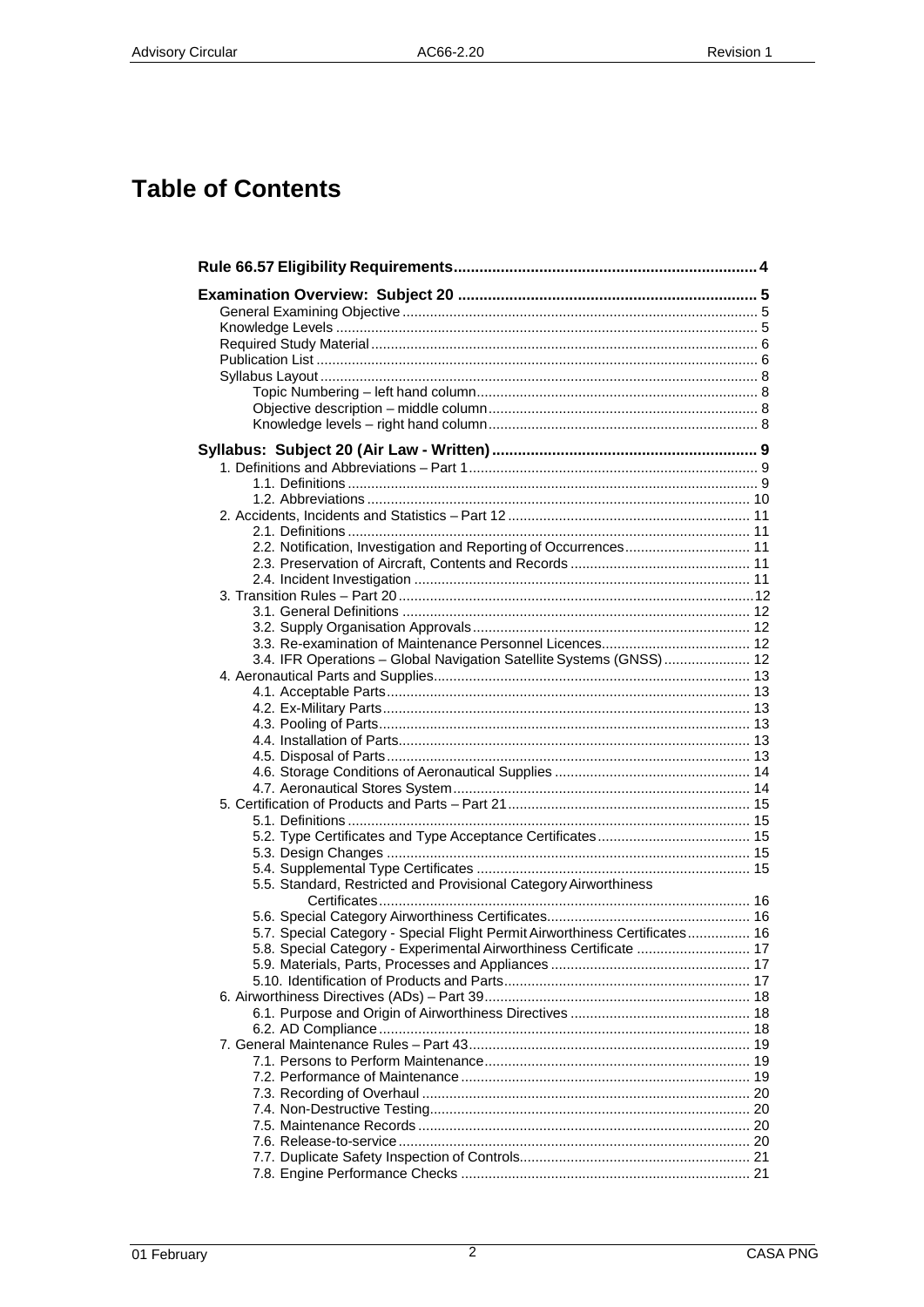| <b>Advisory Circular</b> | AC66-2.20                                                                   | <b>Revision 1</b> |
|--------------------------|-----------------------------------------------------------------------------|-------------------|
|                          |                                                                             |                   |
|                          | 7.10. Certifying Conformity following Major Modification or Major Repair 22 |                   |
|                          |                                                                             |                   |
|                          |                                                                             |                   |
|                          |                                                                             |                   |
|                          |                                                                             |                   |
|                          |                                                                             |                   |
|                          |                                                                             |                   |
|                          |                                                                             |                   |
|                          |                                                                             |                   |
|                          |                                                                             |                   |
|                          |                                                                             |                   |
|                          |                                                                             |                   |
|                          |                                                                             |                   |
|                          |                                                                             |                   |
|                          |                                                                             |                   |
|                          |                                                                             |                   |
|                          |                                                                             |                   |
|                          |                                                                             |                   |
|                          |                                                                             |                   |
|                          |                                                                             |                   |
|                          |                                                                             |                   |
|                          |                                                                             |                   |
|                          |                                                                             |                   |
|                          | 10.2. Papua New Guinea Maintenance Programme requirements29                 |                   |
|                          |                                                                             |                   |
|                          | 11.1. Operating Rules associated with Aircraft Airworthiness30              |                   |
|                          |                                                                             |                   |
|                          |                                                                             |                   |
|                          |                                                                             |                   |
|                          |                                                                             |                   |
|                          |                                                                             |                   |
|                          |                                                                             |                   |
|                          |                                                                             |                   |
|                          |                                                                             |                   |
|                          |                                                                             |                   |
|                          |                                                                             |                   |
|                          |                                                                             |                   |
|                          |                                                                             |                   |
|                          | 14. Air Operations - Helicopters and Small Aeroplanes - Part 135 34         |                   |
|                          |                                                                             |                   |
|                          |                                                                             |                   |
|                          |                                                                             |                   |
|                          |                                                                             |                   |
|                          |                                                                             |                   |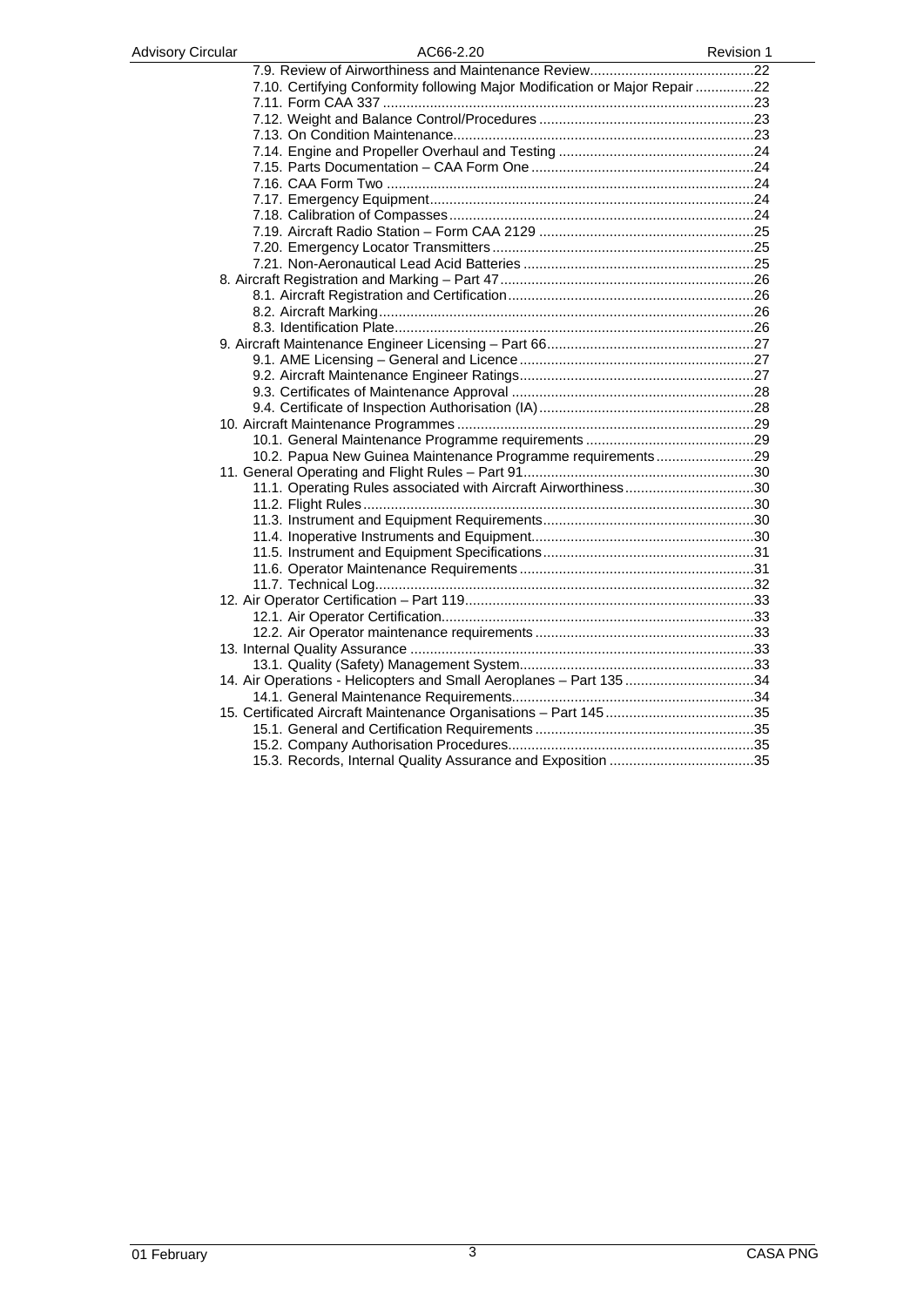# <span id="page-3-0"></span>**Rule 66.57 EligibilityRequirements**

Rule 66.57(a) (2) requires an applicant for an AMEL to have passed written examinations that are acceptable to the Director, and relevant to the duties and responsibilities of an aircraft maintenance engineer in the category of licence sought.

The written examinations acceptable to the Director for Subject 20 (Air Law - Written) should comply with the syllabus contained in this Advisory Circular. Each examination will cover all topics and may sample any of the sub-topics.

The new syllabus has been developed after extensive industry consultation and the objectives reflect the knowledge required of current aviation law and international best work practice.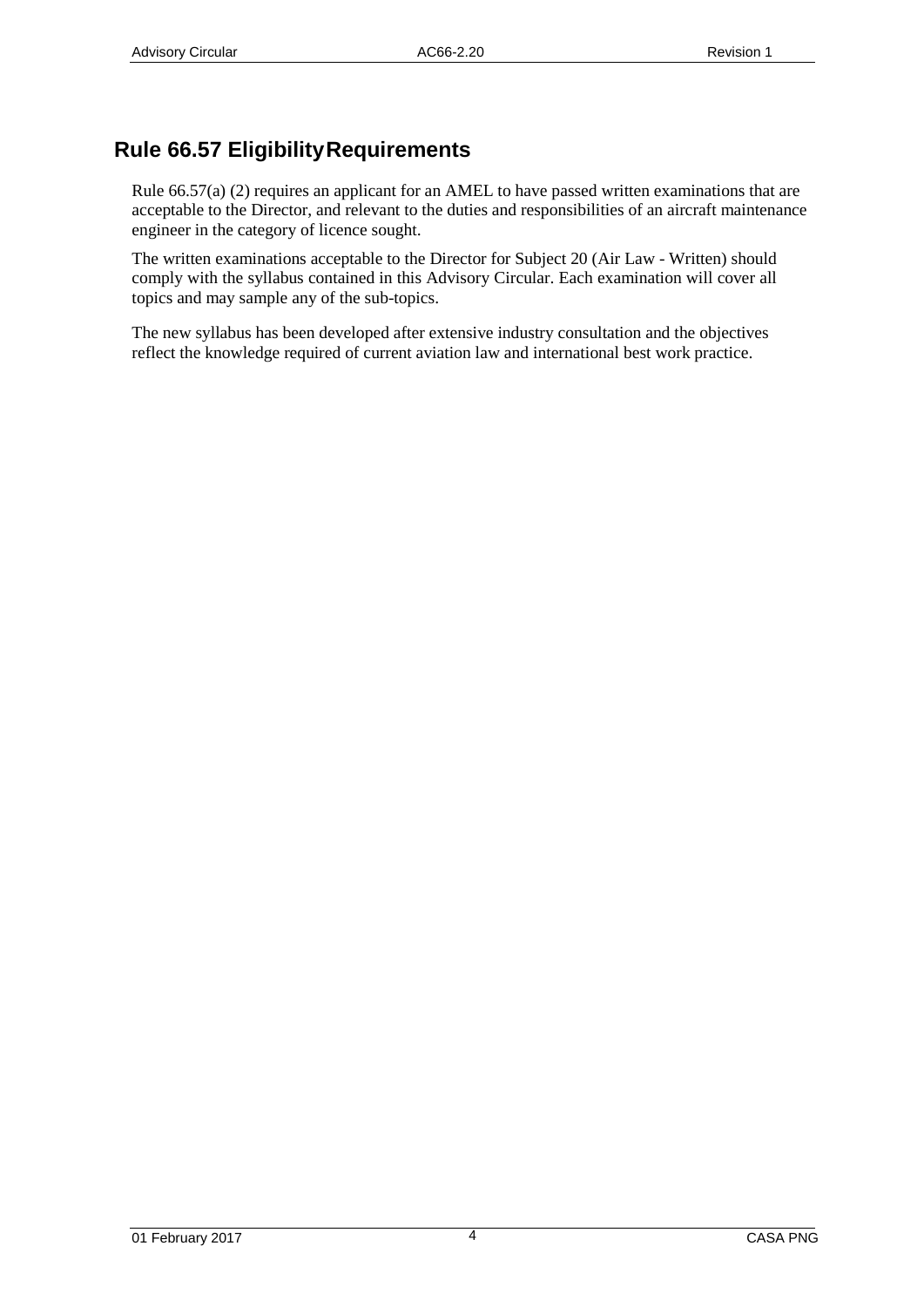# <span id="page-4-0"></span>**Examination Overview: Subject 20**

Subject 20 (Air Law – Written) is a 2 hour open book written examination comprised of 50 questions. The pass mark is 75 %.

Application to sit an examination may be made directly to Aviation Services Limited (ASL). Refer to: [http://caaPNG.aspeqexams.com f](http://caanz.aspeqexams.com/)or examination information.

# <span id="page-4-1"></span>**General Examining Objective**

The objective of the examination is to determine that the applicant for an AMEL has adequate knowledge of civil aviation regulatory requirements (Air Law) to permit the proper performance, supervision and certification of aircraft maintenance at a level commensurate with the privileges of the various AMEL categories.

# <span id="page-4-2"></span>**Knowledge Levels**

## **LEVEL 1: A familiarisation with the principal elements of the subject***.*

### **Objectives: The applicant should:**

- 1. be familiar with the basic elements of the subject.
- 2. be able to give simple descriptions of the whole subject, using common words and examples.
- 3. be able to use typical terms.

## **LEVEL 2: A general knowledge of the theoretical and practical aspects of the subject.** *An ability to apply the knowledge.*

### **Objectives: The applicant should:**

- 1. be able to understand the theoretical fundamentals of the subject.
- 2. be able to give a general description of the subject using, as appropriate, typical examples.
- 3. be able to use mathematical formulae in conjunction with physical laws describing the subject.
- 4. be able to read and understand sketches, drawings and schematics describing the subject.
- 5. be able to apply his/her knowledge in a practical manner using detailed procedures.

#### **LEVEL 3: A detailed knowledge of the theoretical and practical aspects of the subject.** *A capacity to combine and apply the separate elements of knowledge in a logical and comprehensive manner.*

### **Objectives: The applicant should:**

- 1. know the theory of the subject and the interrelationships with other subjects.
- 2. be able to give a detailed description of the subject using theoretical fundamentals and specific examples.
- 3. understand and be able to use mathematical formulae related to the subject.
- 4. be able to read, understand and prepare sketches, simple drawings and schematics describing the subject.
- 5. be able to apply his/her knowledge in a practical manner using manufacturer'sinstructions.
- 6. be able to interpret results and measurements from various sources and apply corrective action where appropriate.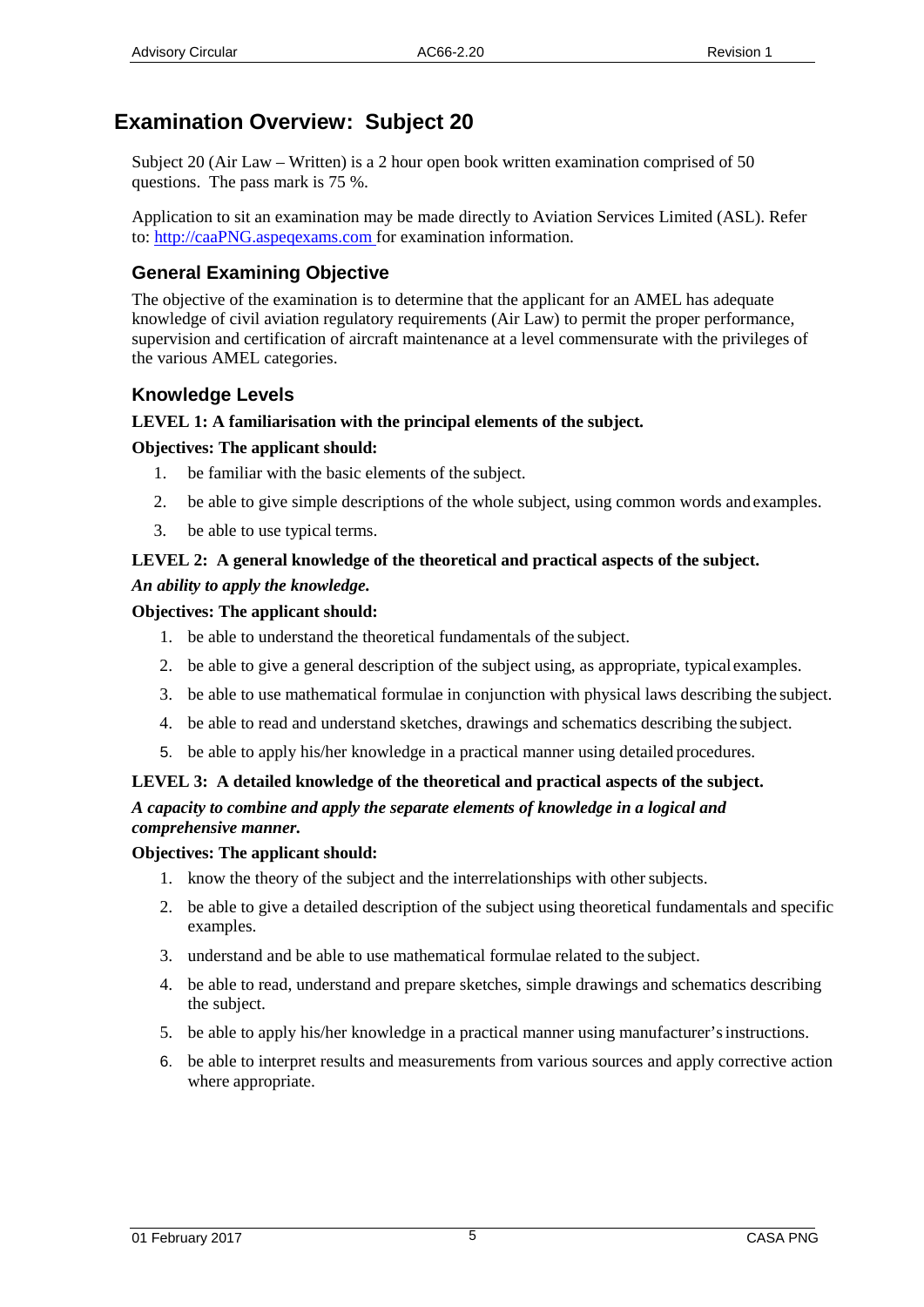## <span id="page-5-0"></span>**Required Study Material**

The documents listed below contain all of the information covered in the syllabus for Subject 020 (Air Law - Written).

The candidate may bring to the examination room any or all of the listed publications and refer to them when answering questions. Printed material only may be taken into the examination room. The printed material may be tabbed or indexed but no hand written material or study notes are permitted.

All of the publications identified below may be printed directly off the Civil Aviation Safety Authorit[y web site at www.c](http://www.caa.govt.nz/)asapng.gov.pg. From the "Quick Links" column on home page, click on the link to "Rules", "Advisory Circulars" or "Airworthiness Directives" as appropriate. Down loading Acrobat Reader software is essential to read or print the material.

**Caution:** If the publications have been obtained from any other source, such as a training school or have been passed on from a previous examination candidate, it is strongly recommended that each of the documents is checked against the revision status indicated on the CAA Web Site to ensure that the latest revision is held.

<span id="page-5-1"></span>

| т оргиолтионо гибт                                |                                                           |  |
|---------------------------------------------------|-----------------------------------------------------------|--|
| <b>List of Advisory</b><br><b>Circulars (ACs)</b> | See CASA PNG website for AC register listing<br>$\bullet$ |  |
| <b>Civil Aviation</b><br><b>Act 2000</b>          | See CASA PNG website for a copy.                          |  |
| <b>CAA Website</b>                                | www.casapng.gov.pg                                        |  |

#### **PUBLICATIONS LIST**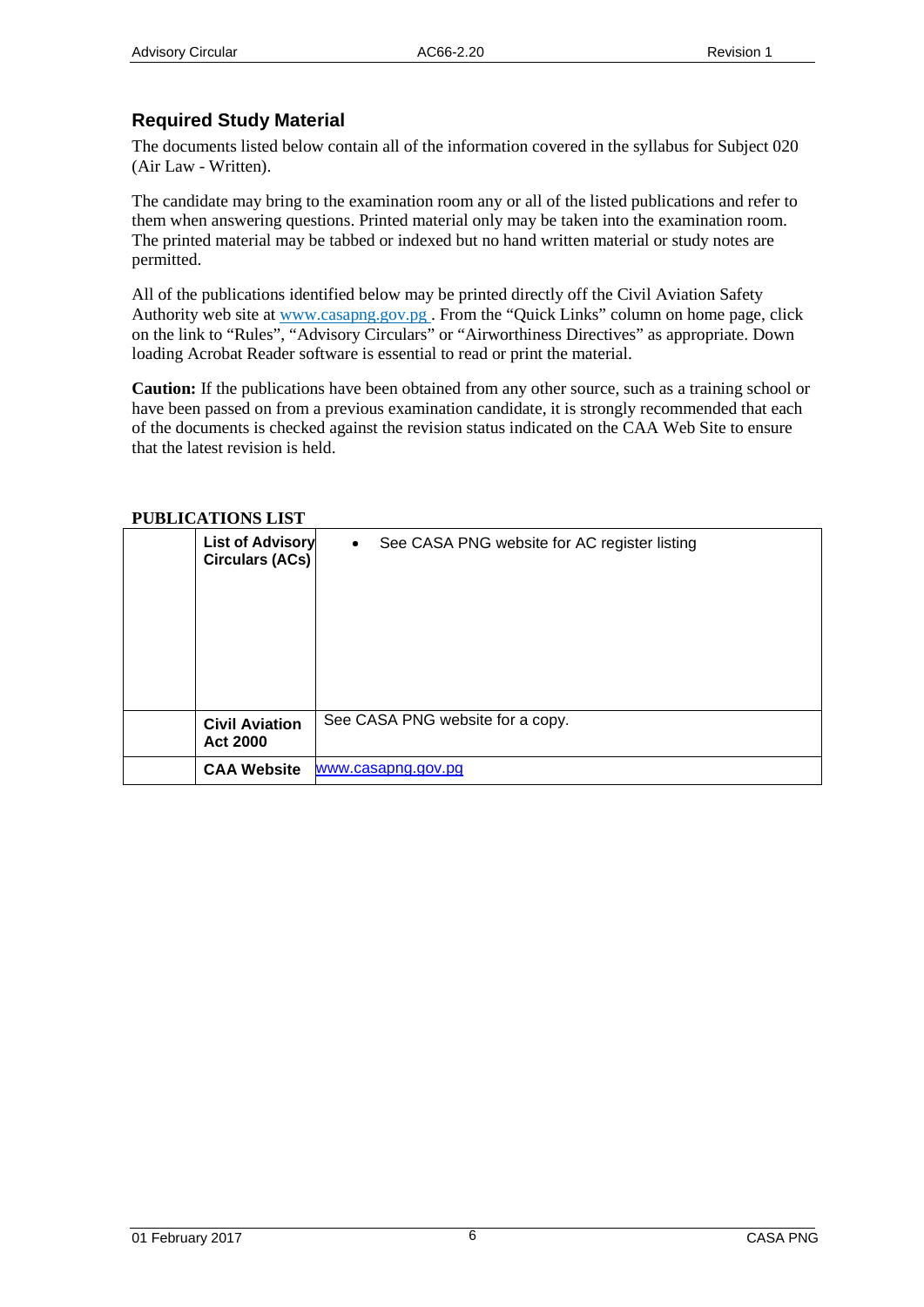## <span id="page-6-0"></span>**Syllabus Layout**

#### <span id="page-6-1"></span>**Topic Numbering – left hand column**

The syllabus is set out by topics, each of which is identified by a single-digit number. Each topic is divided into a number of sub-topics, which are identified by two-digit numbers: the first and second digits of which refer to the topic and the sub-topic respectively.

Each sub-topic is further sub-divided into one or more sub-sub-topics, which are identified by three-digit numbers. Where applicable, sub-sub-topics may be further subdivided into paragraphs that are identified by four/five digit alphanumeric sequences.

The three-digit sub-sub-topic numbers shown in the left hand column are used in the 'knowledge deficiency reports' to provide feedback on individual examinations.

#### <span id="page-6-2"></span>**Objective description – middle column**

The middle column objectively describes each sub-sub-topic by stating, in plain language, its subject matter and the type of performance or activity required. The objectives are intended to be simple, unambiguous, and clearly-focussed, outcomes to aid learning.

#### <span id="page-6-3"></span>**Knowledge levels – right hand column**

The right hand column specifies the knowledge level for each sub-topic heading. The three levels of knowledge used in this syllabus are described above. Note that the knowledge levels indicate the depth of knowledge required NOT its safety importance.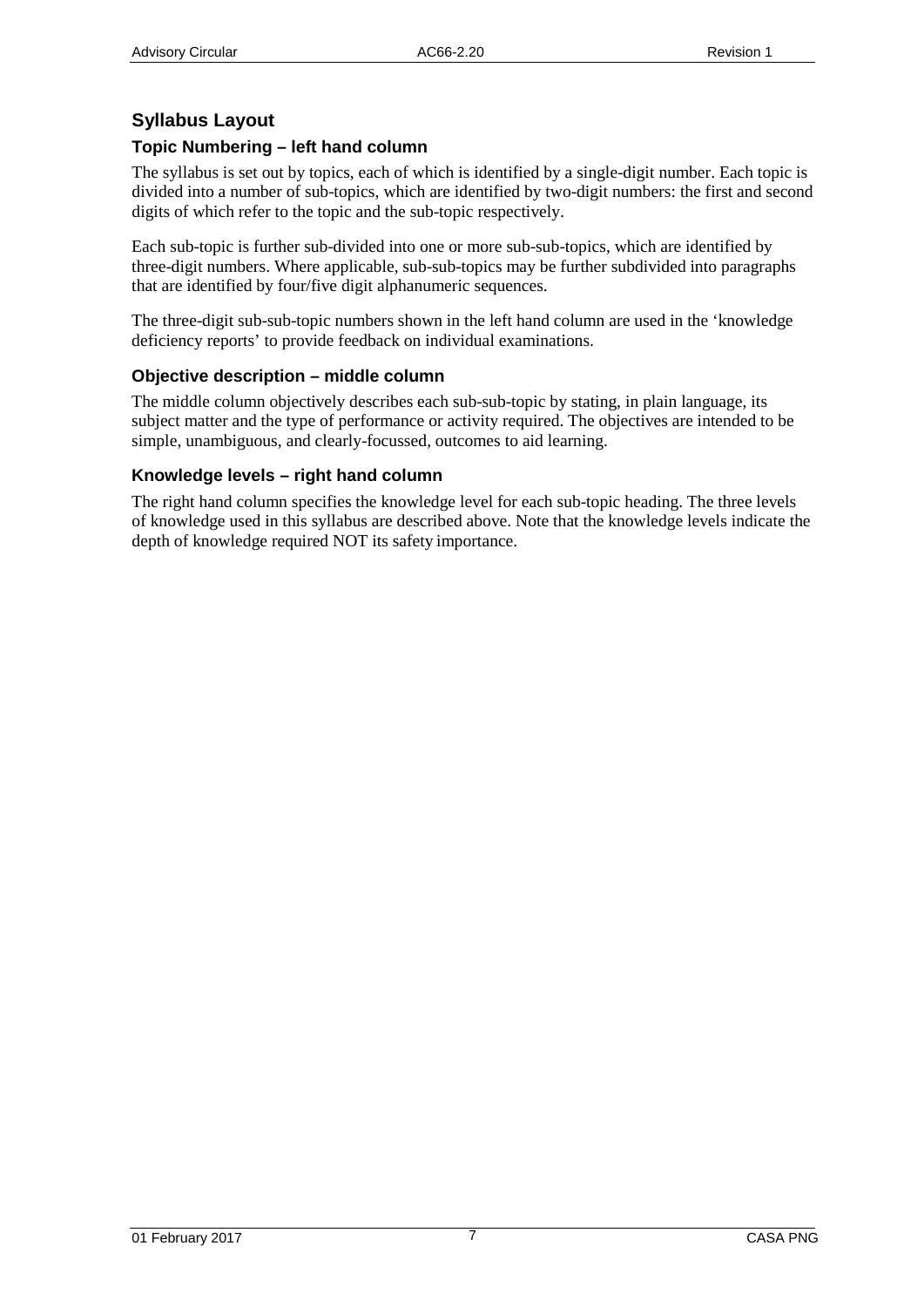# <span id="page-7-0"></span>**Syllabus: Subject 20 (Air Law - Written)**

|       | 1. Definitions and Abbreviations - Part 1                                                                                                                                                                                                                                                                                                                                                                                                                                                                                                                                                                                                                                                                                                                                                                                                                                                                                                                                                                              |   |  |
|-------|------------------------------------------------------------------------------------------------------------------------------------------------------------------------------------------------------------------------------------------------------------------------------------------------------------------------------------------------------------------------------------------------------------------------------------------------------------------------------------------------------------------------------------------------------------------------------------------------------------------------------------------------------------------------------------------------------------------------------------------------------------------------------------------------------------------------------------------------------------------------------------------------------------------------------------------------------------------------------------------------------------------------|---|--|
|       | 1.1. Definitions                                                                                                                                                                                                                                                                                                                                                                                                                                                                                                                                                                                                                                                                                                                                                                                                                                                                                                                                                                                                       |   |  |
|       | Study Ref. 1                                                                                                                                                                                                                                                                                                                                                                                                                                                                                                                                                                                                                                                                                                                                                                                                                                                                                                                                                                                                           |   |  |
| 1.1.1 | Define the meaning of the following definitions and describe the relevance of each to<br>aircraft maintenance:<br>a. Accident<br>b. Aeronautical product<br>c. Aeroplane<br>d. Aircraft<br>e. Aircraft category<br>f. Aircraft engine<br>g. Aircraft radio station<br>h. Air operation<br>Air transport operation<br>i.<br>Airworthiness certificate<br>j.<br>k. Airworthiness data<br>Airworthiness directive<br>L.<br>m. Airworthy condition<br>n. Appliance<br>o. Commercial agricultural aircraft operation<br>p. Commercial transport operation<br>q. Component<br>Condition monitored maintenance<br>r.<br>s. Date of manufacture<br>Defect<br>t.<br>u. Design change<br>v. Detailed inspection<br>w. Document<br>x. Emergency airworthiness directive<br>y. Emergency locator transmitter<br>z. Empty weight<br>aa. Fit and proper person<br>bb. Flight manual<br>cc. Flight time<br>dd. ICAO Contracting State<br>ee. IFR flight<br>ff. Incident<br>gg. Instructions for continuing airworthiness<br>hh. Lifed | 1 |  |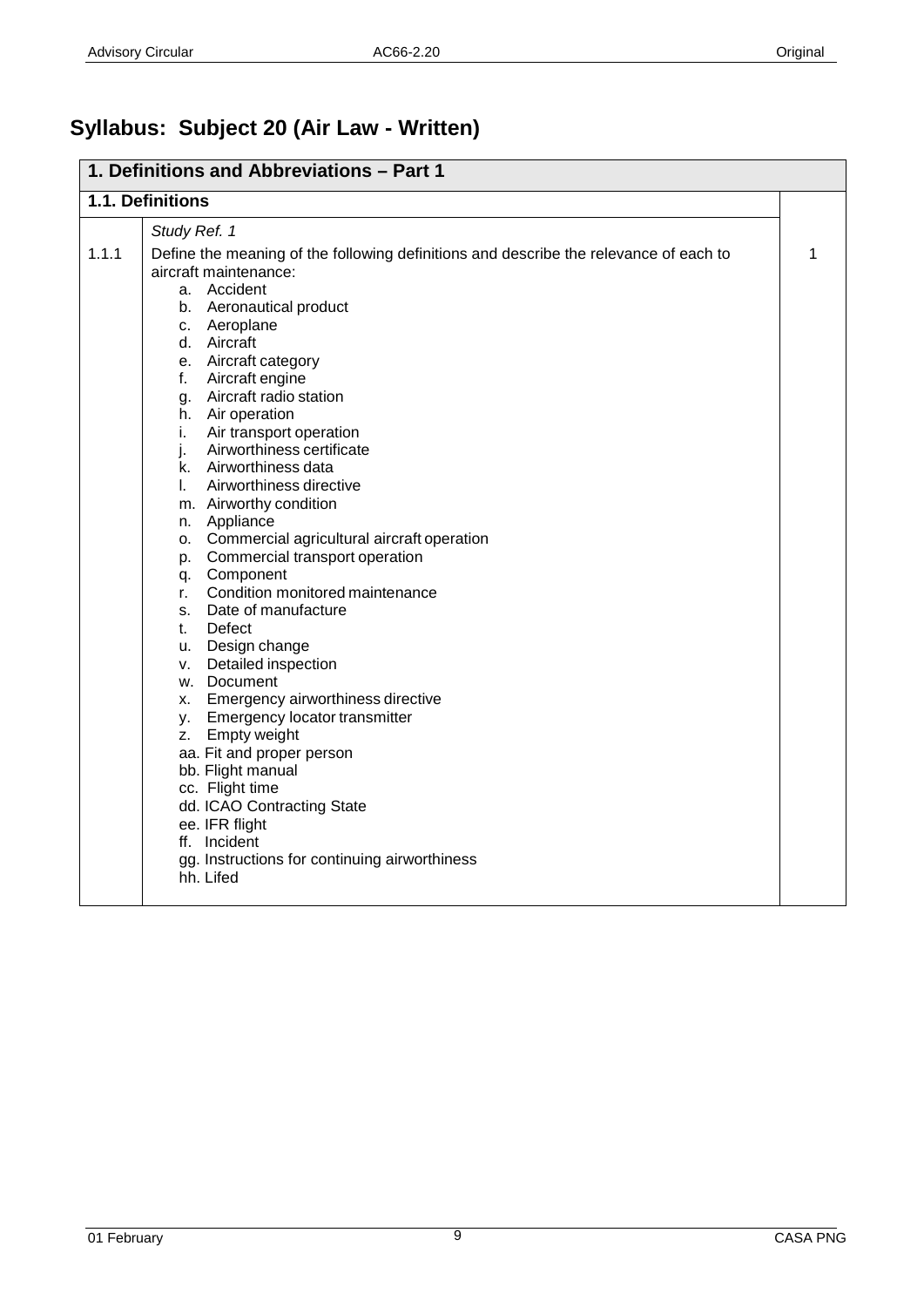| 1.1.2 | Define the meaning of the following definitions and describe the relevance of each to        | 1 |
|-------|----------------------------------------------------------------------------------------------|---|
|       | aircraft maintenance:                                                                        |   |
|       | Maintenance<br>a.                                                                            |   |
|       | Maintenance logbook<br>b.<br>Maintenance manual<br>c.                                        |   |
|       | Major modification<br>d. I                                                                   |   |
|       | Major repair<br>е.                                                                           |   |
|       | f.<br>Manufacturer's maintenance programme                                                   |   |
|       | Maximum certificated take-off weight<br>g.                                                   |   |
|       | Maximum zero fuel weight<br>h.                                                               |   |
|       | Modification<br>i.                                                                           |   |
|       | Papua New Guinea registered aircraft<br>j.                                                   |   |
|       | k. Papua New Guinea register of aircraft                                                     |   |
|       | Papua New Guinea certificate of registration<br>L.                                           |   |
|       | m. Operable                                                                                  |   |
|       | Operating cycle<br>n.<br>o. Overhaul                                                         |   |
|       | p. Owner                                                                                     |   |
|       | q. Pressure altitude                                                                         |   |
|       | Priority part<br>r.                                                                          |   |
|       | Product<br>s.                                                                                |   |
|       | Progressive inspection<br>t.                                                                 |   |
|       | u. Propeller                                                                                 |   |
|       | Rating<br>v.                                                                                 |   |
|       | w. Repair                                                                                    |   |
|       | Required inspection<br>X.                                                                    |   |
|       | y. Rotorcraft                                                                                |   |
|       | Routine inspection<br>Z.                                                                     |   |
|       | aa. Specification<br>bb. State of design                                                     |   |
|       | cc. Technical arrangement                                                                    |   |
|       | dd. Technical data                                                                           |   |
|       | ee. Technical log                                                                            |   |
|       | ff. Time in service                                                                          |   |
|       | gg. Turbine powered                                                                          |   |
|       | hh. Type                                                                                     |   |
|       | Valid<br>ii.                                                                                 |   |
|       | jj.<br>VFR flight                                                                            |   |
|       |                                                                                              |   |
| 1.1.3 | Describe what is meant by the term "standard part" and be able to relate aeronautical        | 2 |
|       | specifications to the various standards setting organisations associated with aircraft       |   |
|       | design, manufacture and maintenance.                                                         |   |
|       |                                                                                              |   |
|       | 1.2. Abbreviations                                                                           |   |
|       | Study Ref. 1                                                                                 |   |
| 1.2.1 | Interpret the following abbreviations as they pertain to aircraft maintenance and operation: | 1 |
|       | AD, ACAS, ADF, AEDRS<br>а.                                                                   |   |
|       | <b>DME</b><br>b.                                                                             |   |
|       | <b>ELT, ETOPS, EPIRB</b><br>C.                                                               |   |
|       | FAR<br>d.                                                                                    |   |
|       | GPS, GPWS<br>е.                                                                              |   |
|       | HF<br>f.                                                                                     |   |
|       | <b>ICAO</b><br>g.                                                                            |   |
|       | IFR, IMC<br>h.<br>MCTOW, MEL<br>i.                                                           |   |
|       | j.<br>PNGPMA, PNGTSO                                                                         |   |
|       | QFE, QNH<br>k.                                                                               |   |
|       | STPD, STC<br>L.                                                                              |   |
|       | m. TCAS, TSO, TAWS, TBO                                                                      |   |
|       | <b>UHF</b><br>n.                                                                             |   |
|       | VFR, VMC, VSWR<br>о.                                                                         |   |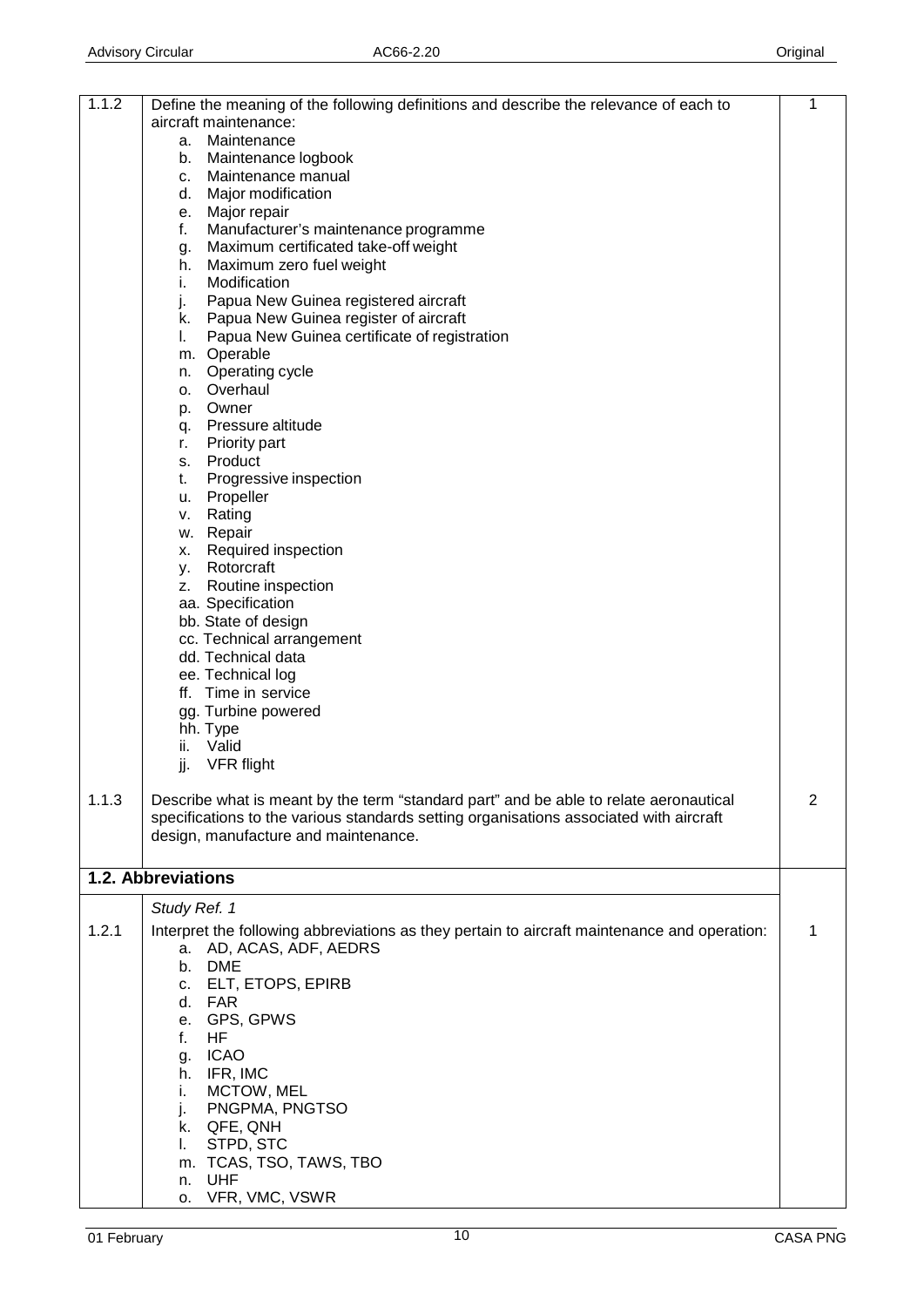| 2. Accidents, Incidents and Statistics - Part 12    |                                                                                                                                                                                                                                                                                                                                                                                                                                                                                                                                                                                                              |                |
|-----------------------------------------------------|--------------------------------------------------------------------------------------------------------------------------------------------------------------------------------------------------------------------------------------------------------------------------------------------------------------------------------------------------------------------------------------------------------------------------------------------------------------------------------------------------------------------------------------------------------------------------------------------------------------|----------------|
| 2.1. Definitions                                    |                                                                                                                                                                                                                                                                                                                                                                                                                                                                                                                                                                                                              |                |
| 2.1.1                                               | Study Ref. 2<br>Distinguish between the following terms relating to aircraft accidents and incidents and<br>give practical examples of where each may be encountered in an aviation maintenance or<br>operational environment:<br>a. Aircraft incident<br>Defect incident<br>b.<br>c. Occurrence<br>d. Serious incident<br>Serious injury<br>е.                                                                                                                                                                                                                                                              | $\overline{2}$ |
|                                                     | 2.2. Notification, Investigation and Reporting of Occurrences                                                                                                                                                                                                                                                                                                                                                                                                                                                                                                                                                |                |
| 2.2.1                                               | Study Ref. 2 Subpart B; Ref.3<br>Describe the following in regard to incidents required to be notified, details to be provided<br>and investigation reports to be submitted:<br>The correct CAA form to use<br>a.<br>Who has responsibility for notification and providing details of a defectincident<br>b.<br>Time limitations for notifying the Authority and providing details of a defect incident<br>с.<br>Time limitations for the submission of reports relating to the investigation of<br>d.<br>occurrences<br>Where guidance material may be found for conducting an incident investigation<br>е. | $\overline{2}$ |
| 2.2.2                                               | From given examples of defects, determine if a requirement exists to submit a defect<br>report to CAA.                                                                                                                                                                                                                                                                                                                                                                                                                                                                                                       | 3              |
| 2.3. Preservation of Aircraft, Contents and Records |                                                                                                                                                                                                                                                                                                                                                                                                                                                                                                                                                                                                              |                |
| 2.3.1                                               | Study Ref. 2 Subpart C<br>Describe the following conditions relating to an engineer's attendance at an incident or<br>accident scene:<br>Requirements relating to the securing and preservation of wreckage, cargo or<br>а.<br>equipment<br>Removal of items from the scene<br>b.<br>Moving the aircraft<br>c.<br>Taking of notes and sketches<br>d.                                                                                                                                                                                                                                                         | 3              |
| 2.3.2                                               | Describe the requirements and time limitations relating to the preservation of records<br>relating to the operation of maintenance of aircraft that have been subject to an accident<br>or incident.                                                                                                                                                                                                                                                                                                                                                                                                         | 3              |
| 2.3.3                                               | Describe the requirements relating to the retention of products and components that have<br>been the subject of a defect incident report to CAA.                                                                                                                                                                                                                                                                                                                                                                                                                                                             | 3              |
|                                                     | 2.4. Incident Investigation                                                                                                                                                                                                                                                                                                                                                                                                                                                                                                                                                                                  |                |
| 2.4.1                                               | Study Ref. 4<br>Describe the following criteria relating to the reporting and investigation of incidents:<br><b>Report findings</b><br>a.<br>Analysis of findings<br>b.<br>Causal factors<br>C.<br>d. Organisation failure definitions                                                                                                                                                                                                                                                                                                                                                                       | $\overline{c}$ |
| 2.4.2                                               | Selection of failure codes<br>е.<br>Describe the latent failure models and how they may be applied to occurrence<br>investigation and the prevention of incidents.                                                                                                                                                                                                                                                                                                                                                                                                                                           | 1              |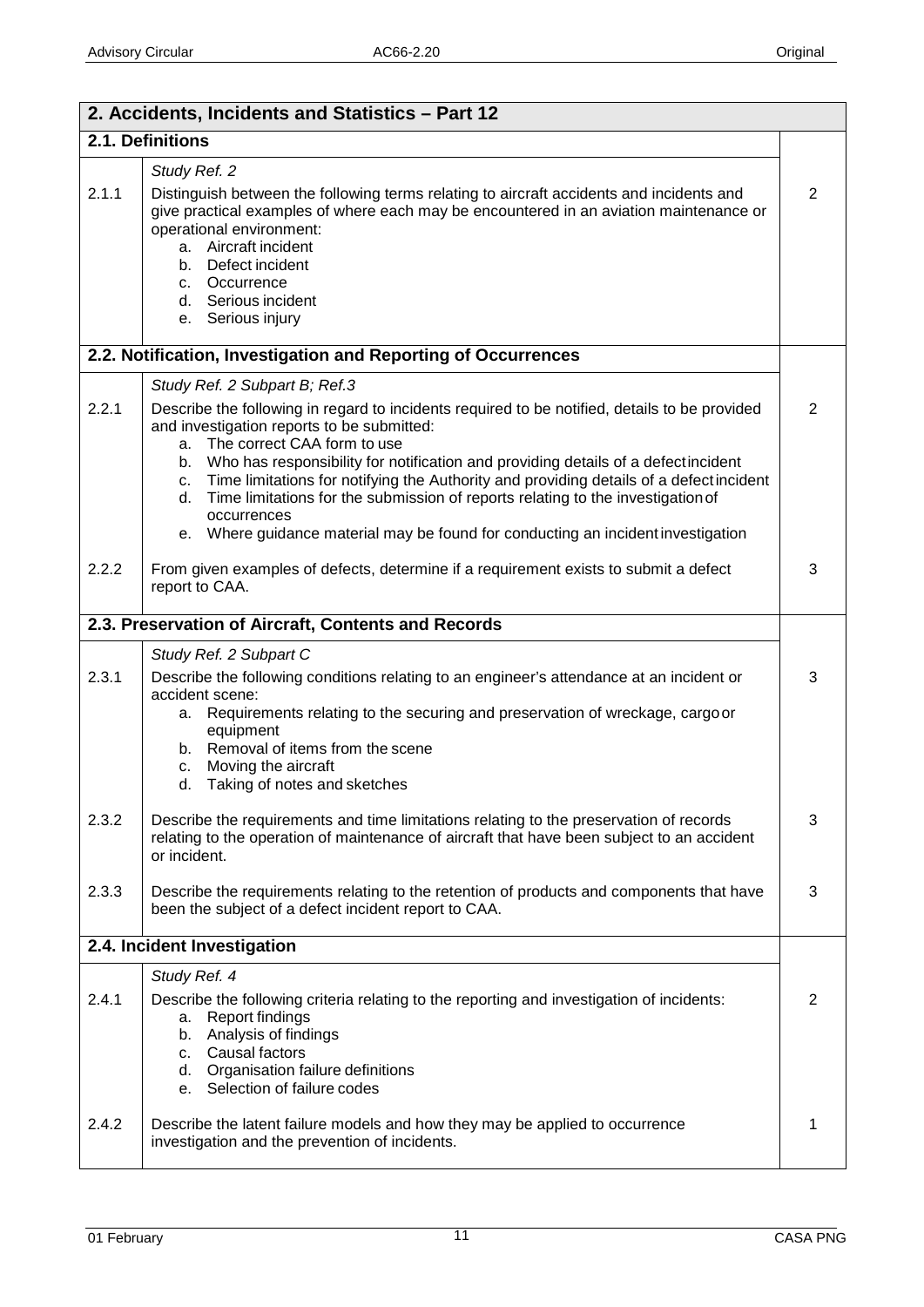|       | 3. Transition Rules - Part 19                                                                                                                                                                                                                                                                                                                                                                                                                                                                                                                                                            |                |
|-------|------------------------------------------------------------------------------------------------------------------------------------------------------------------------------------------------------------------------------------------------------------------------------------------------------------------------------------------------------------------------------------------------------------------------------------------------------------------------------------------------------------------------------------------------------------------------------------------|----------------|
|       | 3.1. General Definitions                                                                                                                                                                                                                                                                                                                                                                                                                                                                                                                                                                 |                |
|       | Study Ref. 5 Subpart A and Subpart B                                                                                                                                                                                                                                                                                                                                                                                                                                                                                                                                                     |                |
| 3.1.1 | Describe the purpose of a release note.                                                                                                                                                                                                                                                                                                                                                                                                                                                                                                                                                  | 1              |
| 3.1.2 | Identify non International System Units that are approved for use in Papua New Guinea.                                                                                                                                                                                                                                                                                                                                                                                                                                                                                                   | 1              |
|       | 3.2. Supply Organisation Approvals                                                                                                                                                                                                                                                                                                                                                                                                                                                                                                                                                       |                |
|       | Study Ref. 5, Subpart F                                                                                                                                                                                                                                                                                                                                                                                                                                                                                                                                                                  |                |
| 3.2.1 | Identify standard facility requirements needed for the proper storage of aeronautical<br>products and parts.                                                                                                                                                                                                                                                                                                                                                                                                                                                                             | 1              |
| 3.2.2 | Describe supply control procedures for aeronautical products and parts with particular<br>regard to the following:<br>Inspection and testing of product<br>a.<br>Identification of product<br>b.<br>Conformance with aeronautical standards<br>c.<br>Consignment of product<br>d.<br>e. Preservation of product<br>Segregation of product<br>f.<br>Release note procedures including required release note information<br>g.<br>The identification and retention of the required the records necessary to ensure<br>h.<br>each aeronautical product conforms to airworthiness standards. | $\overline{2}$ |
| 3.2.3 | Describe the contents of the exposition required by this part.                                                                                                                                                                                                                                                                                                                                                                                                                                                                                                                           | $\overline{2}$ |
|       | 3.3. Re-examination of Maintenance Personnel Licences                                                                                                                                                                                                                                                                                                                                                                                                                                                                                                                                    |                |
| 3.3.1 | Study Ref 5, Subpart I<br>Detail the conditions and requirements pertaining to re-examination of AME licence<br>holders by the Director of Civil Aviation and the possible actions the Director may take<br>against an errant licence holder.                                                                                                                                                                                                                                                                                                                                            | 3              |
|       | 3.4. IFR Operations - Global Navigation Satellite Systems (GNSS)                                                                                                                                                                                                                                                                                                                                                                                                                                                                                                                         |                |
| 3.4.1 | Study Ref 5, Subpart D<br>Identify the equipment requirements for operating an aircraft under IFR using GPS<br>equipment as a primary means of navigation.                                                                                                                                                                                                                                                                                                                                                                                                                               | 1              |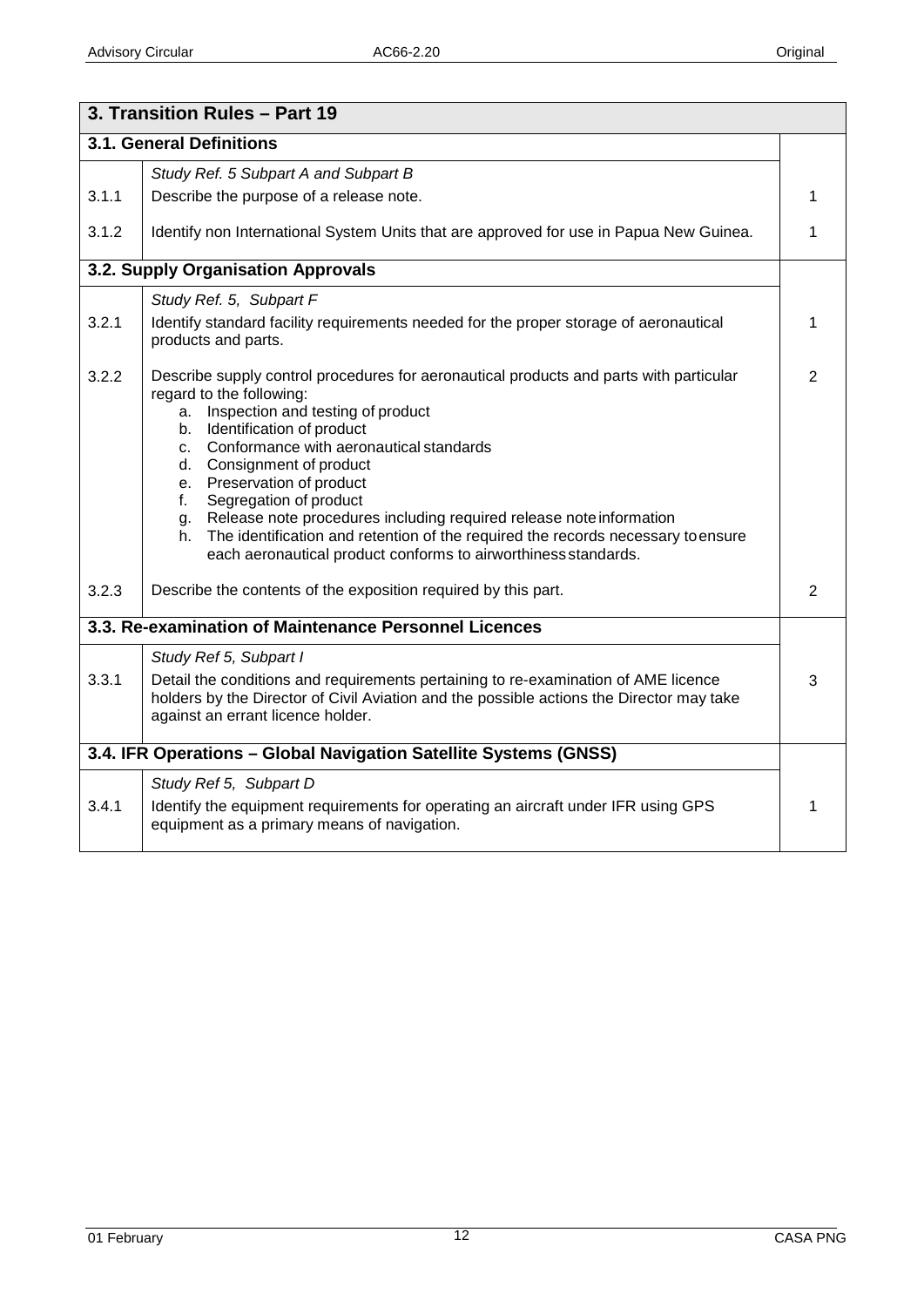| 4. Aeronautical Parts and Supplies |                                                                                                                                                                                                                                                                   |                |
|------------------------------------|-------------------------------------------------------------------------------------------------------------------------------------------------------------------------------------------------------------------------------------------------------------------|----------------|
| 4.1. Acceptable Parts              |                                                                                                                                                                                                                                                                   |                |
|                                    | Study Ref. 6                                                                                                                                                                                                                                                      |                |
| 4.1.1                              | Describe common Papua New Guinea and overseas release documentation that would<br>normally identify the acceptability and airworthiness status of the following:<br>Engines<br>а.<br>b. Propellers and rotors<br>c. Finite life components<br>d. Other components | $\overline{2}$ |
| 4.1.2                              | Describe the conditions and criteria that would make a part or product unacceptable for<br>use on an aircraft.                                                                                                                                                    | 2              |
| 4.1.3                              | Identify additional overseas reference information that may be used to establish the<br>authenticity of parts.                                                                                                                                                    | $\overline{2}$ |
| 4.1.4                              | Describe the information that would normally provide traceability of parts through the<br>supply train and provide purchasers with confidence in the authenticity of these parts.                                                                                 | $\overline{2}$ |
| 4.1.5                              | Describe the factors to be taken into account when dealing with a supplier and<br>establishing the acceptability of parts.                                                                                                                                        | $\overline{2}$ |
| 4.1.6                              | Describe special requirements relating to the following:<br>a. Records supplied with parts<br>b. Life-limited components<br>Salvaged parts<br>c.<br>Unsalvageable parts<br>d.<br>Surplus parts<br>е.                                                              | $\overline{2}$ |
|                                    | 4.2. Ex-Military Parts                                                                                                                                                                                                                                            |                |
|                                    | Study Ref. 6                                                                                                                                                                                                                                                      |                |
| 4.2.1                              | Describe special conditions and limitations pertaining to the use of ex-military parts                                                                                                                                                                            | $\overline{2}$ |
| 4.2.2                              | Describe the conditions relating to the interchangeability of ex-military and civilian parts.                                                                                                                                                                     | $\overline{2}$ |
|                                    | 4.3. Pooling of Parts                                                                                                                                                                                                                                             |                |
| 4.3.1                              | Study Ref. 6<br>Describe special conditions and precautions pertaining to the pooling of parts by aircraft<br>operators.                                                                                                                                          | 1              |
|                                    | 4.4. Installation of Parts                                                                                                                                                                                                                                        |                |
|                                    | Study Ref 6                                                                                                                                                                                                                                                       |                |
| 4.4.1                              | Detail the conditions and responsibilities relating to the eligibility and installation of parts.                                                                                                                                                                 | 3              |
|                                    | 4.5. Disposal of Parts                                                                                                                                                                                                                                            |                |
|                                    | Study Ref. 6                                                                                                                                                                                                                                                      |                |
| 4.5.1                              | Describe the special requirements relating to the disposal of aircraft parts with particular<br>emphasis on the prevention of finite-life components re-entering service.                                                                                         | $\overline{2}$ |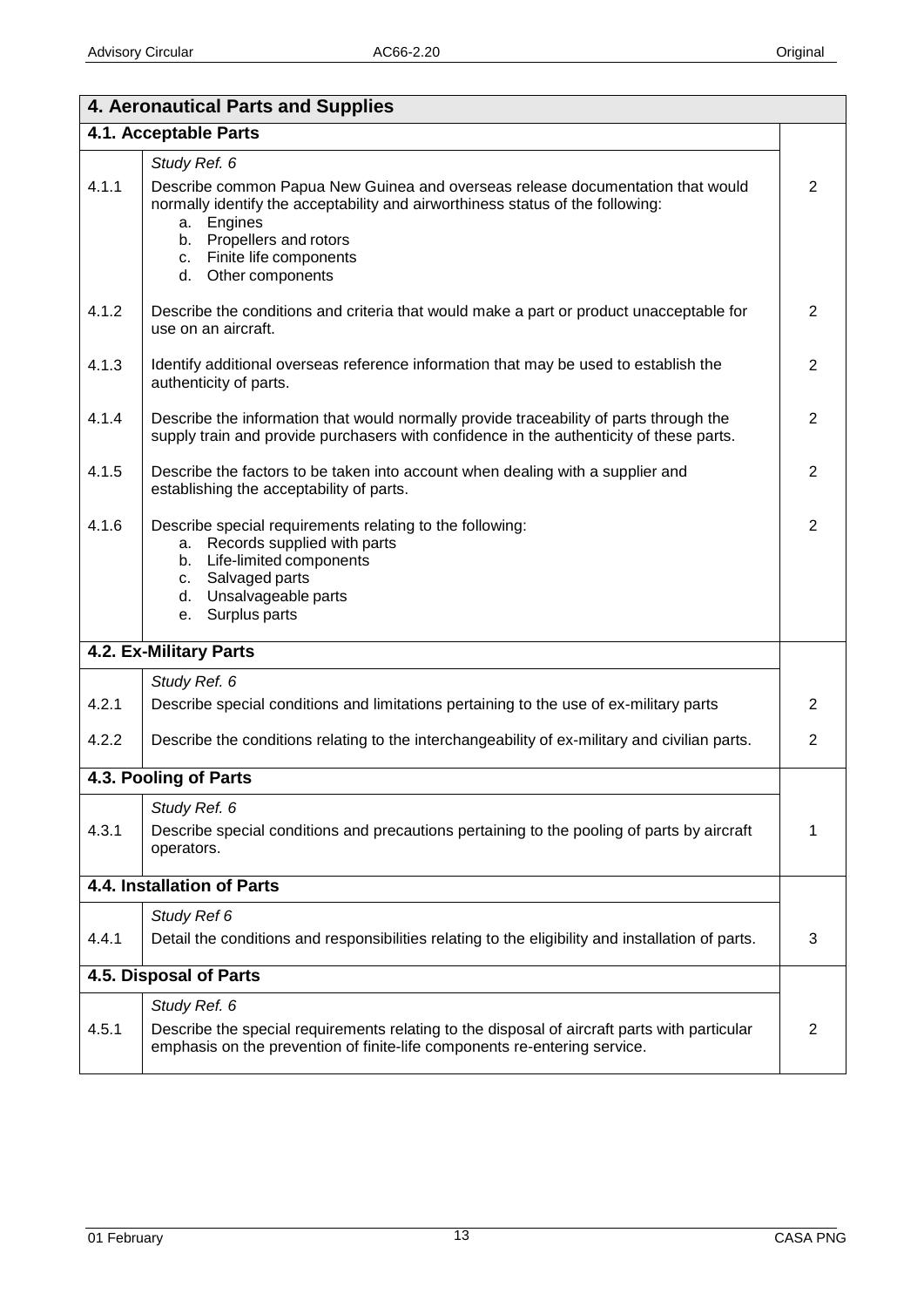|       | 4.6. Storage Conditions of Aeronautical Supplies                                                                                                                                                                                                                                                                                                                                                                        |   |
|-------|-------------------------------------------------------------------------------------------------------------------------------------------------------------------------------------------------------------------------------------------------------------------------------------------------------------------------------------------------------------------------------------------------------------------------|---|
|       | Study Ref. 7                                                                                                                                                                                                                                                                                                                                                                                                            |   |
| 4.6.1 | Describe the general storage conditions for aeronautical supplies                                                                                                                                                                                                                                                                                                                                                       | 1 |
| 4.6.2 | Describe the particular storage conditions for specific materials and parts.                                                                                                                                                                                                                                                                                                                                            | 1 |
| 4.6.3 | Describe the particular storage requirements relating to aircraft piston engines:                                                                                                                                                                                                                                                                                                                                       | 1 |
| 4.6.4 | Describe the particular storage requirements relating to aircraft turbine engines:                                                                                                                                                                                                                                                                                                                                      | 1 |
| 4.6.5 | Describe the particular storage requirements relating to aircraft propellers:                                                                                                                                                                                                                                                                                                                                           | 1 |
|       | 4.7. Aeronautical Stores System                                                                                                                                                                                                                                                                                                                                                                                         |   |
|       | Study Ref. 7                                                                                                                                                                                                                                                                                                                                                                                                            |   |
| 4.7.1 | Describe the operation of a typical stores system with particular regard to the following<br>items and activities:<br>a. Segregation of non-approved items<br>b. Identification labels and documentation<br>Control of items in a quarantine store<br>$C_{1}$<br>Control of items in a bond store<br>d.<br>Receipt inspection<br>e.<br>Rejection of items failing conformity<br>f.<br>Use of technical directives<br>g. | 1 |
| 4.7.2 | Describe the use of the following stores records giving typical information that may be<br>found on the records and practical examples of where each record could be used:<br>Shelf life register<br>а.<br>Special storage conditions and inspections while in storage<br>b.<br>Stock recording<br>C.<br>d. Issue documentation register<br>e. Goods-in register<br>Technical directive register<br>f.                  | 1 |
| 4.7.3 | Describe the following:<br>Despatch inspection<br>a.<br>Release documentation<br>b.<br>Duties and responsibilities of stores personnel<br>c.                                                                                                                                                                                                                                                                            | 1 |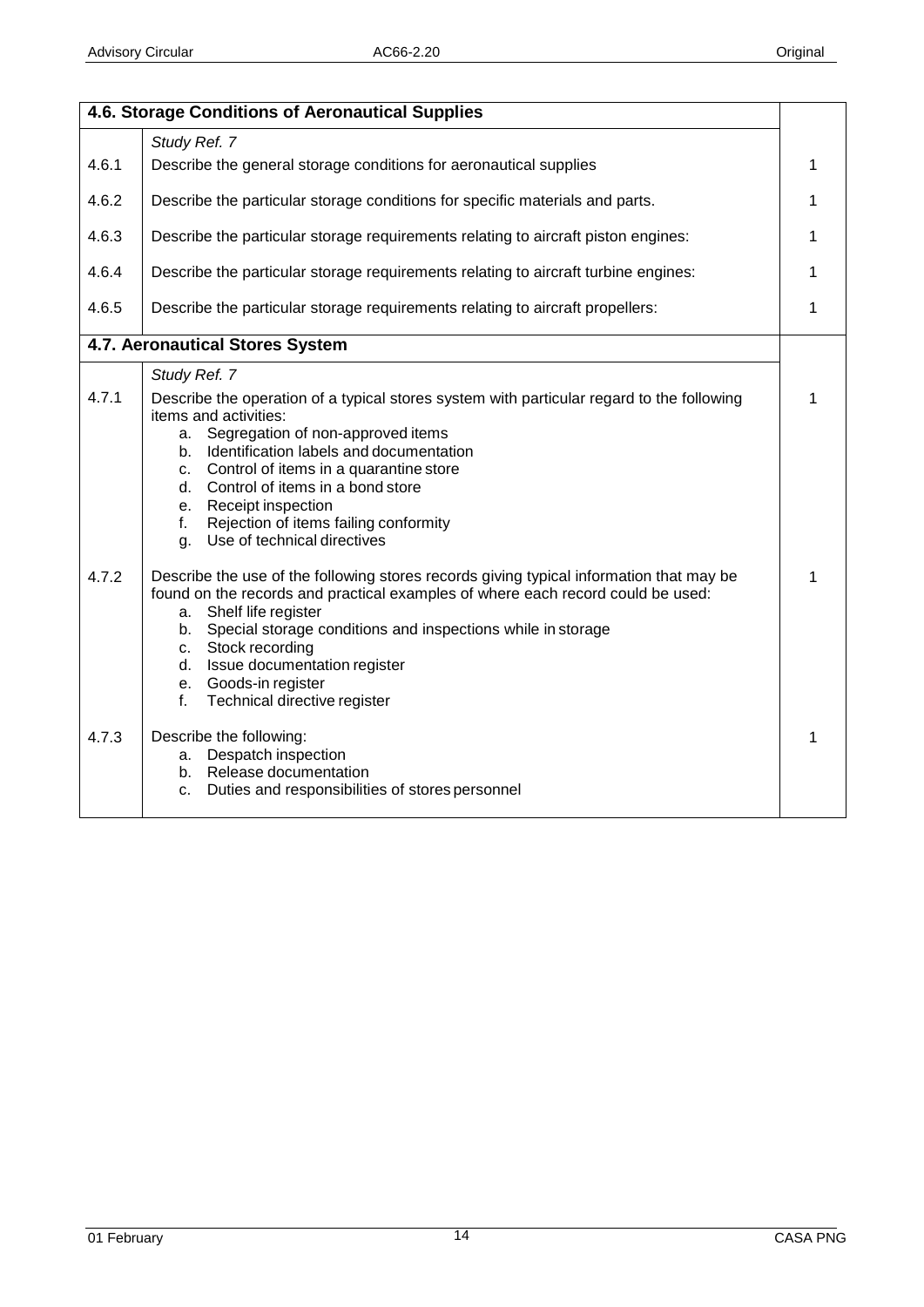| 5. Certification of Products and Parts - Part 21 |                                                                                                                                                                                                                                                                                                                                                                                |                |  |
|--------------------------------------------------|--------------------------------------------------------------------------------------------------------------------------------------------------------------------------------------------------------------------------------------------------------------------------------------------------------------------------------------------------------------------------------|----------------|--|
|                                                  | 5.1. Definitions                                                                                                                                                                                                                                                                                                                                                               |                |  |
|                                                  | Study Ref.8, Subpart A                                                                                                                                                                                                                                                                                                                                                         |                |  |
| 5.1.1                                            | Define what is meant by a 'critical part' and give examples of where these items may be<br>found on aeroplanes and rotorcraft.                                                                                                                                                                                                                                                 | 2              |  |
| 5.1.2                                            | Describe the relevance and importance of a 'type certificate' (TC) and identify the<br>documents and data a TC normally includes.                                                                                                                                                                                                                                              | 2              |  |
| 5.1.3                                            | Describe the meaning of the term 'required design change' and give examples of when the<br>Director may require design changes to be made to a product.                                                                                                                                                                                                                        | 1              |  |
|                                                  | 5.2. Type Certificates and Type Acceptance Certificates                                                                                                                                                                                                                                                                                                                        |                |  |
|                                                  | Study Refs.8 Subpart B, 9 & 10                                                                                                                                                                                                                                                                                                                                                 |                |  |
| 5.2.1                                            | Distinguish between a type certificate and a type acceptance certificate (TAC) with<br>particular regard to the following:<br>a. Relevance to aircraft on the Papua New Guinea register<br>b. Issue requirements relating to both certificates<br>c. Categories of TC and TAC<br>d. Application criteria                                                                       | 2              |  |
|                                                  | e. Certificate issue requirements<br>Airworthiness requirements relating to a TAC for a "first of type", imported aircraft<br>f.<br>Data to be supplied when importing a "first of type" aircraft<br>g.<br>Identification of equivalent standards for TAC<br>h.<br>Ownership of both certificates<br>i.<br>Information contained on a type certificate data sheet (TCDS)<br>j. |                |  |
| 5.2.2                                            | From information contained in the relevant Advisory Circular, identify the make and model<br>of aircraft having type acceptance certificates and determine the original overseas type<br>certificate ID.                                                                                                                                                                       | 1              |  |
| 5.2.3                                            | Identify the type certificate reference codes pertaining to various overseas Civil Aviation<br>Authorities.                                                                                                                                                                                                                                                                    | 1              |  |
|                                                  | 5.3. Design Changes                                                                                                                                                                                                                                                                                                                                                            |                |  |
| 5.3.1                                            | Study Ref.8, Subpart C<br>Describe what constitutes a design change and how it may be approved or accepted by<br>the Director.                                                                                                                                                                                                                                                 | $\overline{2}$ |  |
| 5.3.2                                            | Describe the requirements for the approval of design and manufacturing organisations<br>certified under Rule Parts 146 and 148.                                                                                                                                                                                                                                                | 1              |  |
| 5.4. Supplemental Type Certificates              |                                                                                                                                                                                                                                                                                                                                                                                |                |  |
| 5.4.1                                            | Study Ref.8, Subpart E<br>In relation to a Supplemental Type Certificate (STC), describe the following:<br>Purpose<br>а.<br>Ownership<br>b.<br>Issue requirements<br>c.<br>Responsibilities of the certificate holder<br>d.                                                                                                                                                    | 1              |  |
|                                                  |                                                                                                                                                                                                                                                                                                                                                                                |                |  |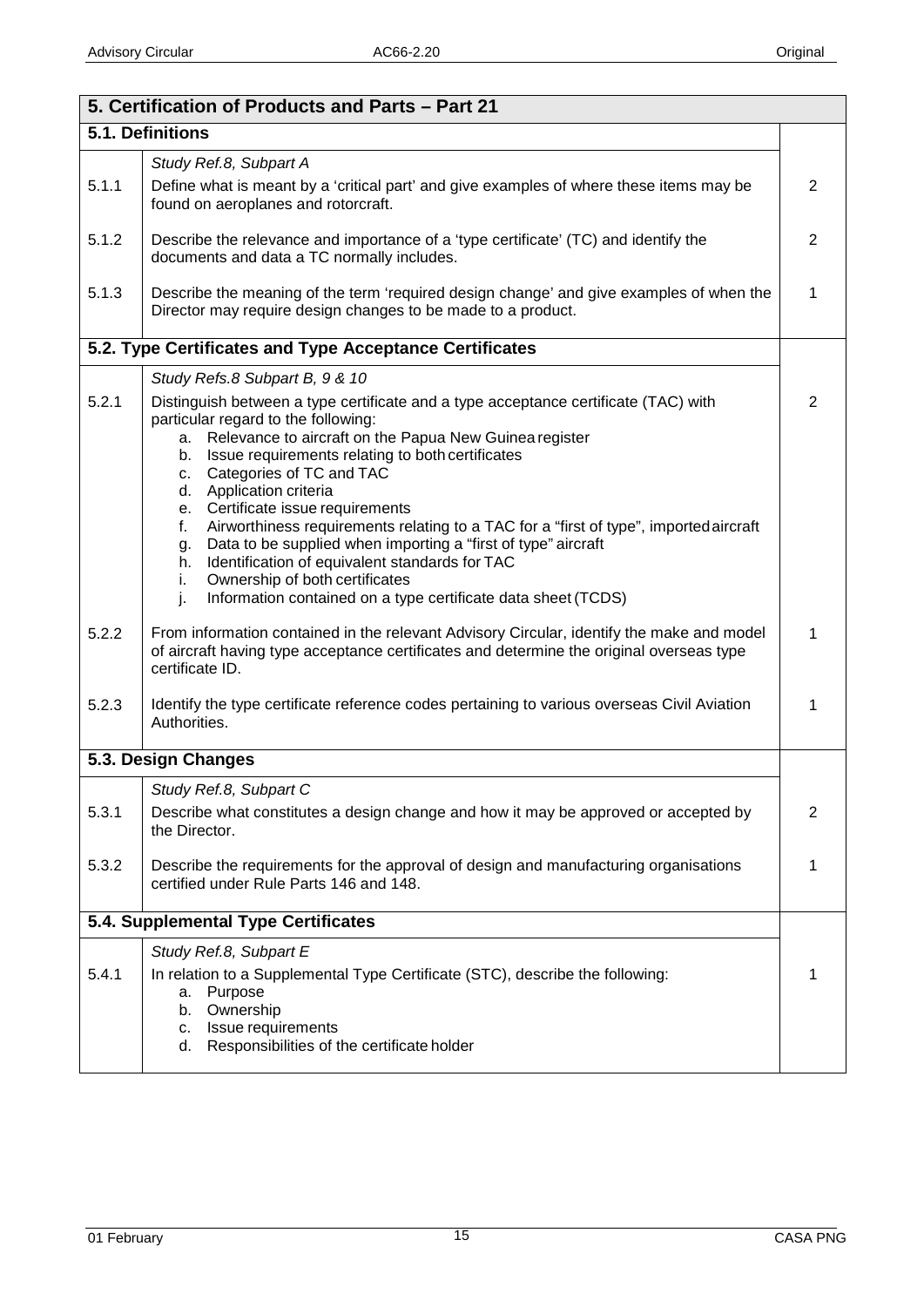|       | 5.5. Standard, Restricted and Provisional Category Airworthiness Certificates                                                                                                                                                                                                                                                                                                                                                                                                                                                                                                                                                                                                                                                                                                                                                                                                               |   |
|-------|---------------------------------------------------------------------------------------------------------------------------------------------------------------------------------------------------------------------------------------------------------------------------------------------------------------------------------------------------------------------------------------------------------------------------------------------------------------------------------------------------------------------------------------------------------------------------------------------------------------------------------------------------------------------------------------------------------------------------------------------------------------------------------------------------------------------------------------------------------------------------------------------|---|
|       | Study Refs.8 Subpart H, & 11                                                                                                                                                                                                                                                                                                                                                                                                                                                                                                                                                                                                                                                                                                                                                                                                                                                                |   |
| 5.5.1 | State the categories and sub categories of airworthiness certificates that may be granted<br>by the Director and describe the classification requirements of each.                                                                                                                                                                                                                                                                                                                                                                                                                                                                                                                                                                                                                                                                                                                          | 1 |
| 5.5.2 | Describe the requirements for the issue of each category of airworthiness certificate<br>including the following criteria:<br>Type, or type acceptance certification<br>a.<br>b. Conformity of modifications or repairs<br>c. AD compliance<br>d. Flight manual; CAA acceptance, applicability, document origin and revision<br>e. Maintenance documentation<br>Identification of aircraft and aircraft components<br>f.<br>Registration and registration markings<br>g.<br>Required maintenance prior to the issue of the certificate, including lapsed time<br>h.<br>limitations<br>Overall physical condition of the aircraft<br>i.<br>Long distance ferry flights<br>j.<br>Duration and limitations of the certificate<br>k.<br>CAA application, notification periods, inspection and certification requirements<br>I.<br>m. The applicable forms required for the type of application. | 1 |
|       | 5.6. Special Category Airworthiness Certificates                                                                                                                                                                                                                                                                                                                                                                                                                                                                                                                                                                                                                                                                                                                                                                                                                                            |   |
|       | Study Refs.8 Subpart H & 12                                                                                                                                                                                                                                                                                                                                                                                                                                                                                                                                                                                                                                                                                                                                                                                                                                                                 |   |
| 5.6.1 | State the purpose and issue requirements relating to the three special category<br>airworthiness certificates. Give examples of when CAA would most likely issue each<br>certificate.                                                                                                                                                                                                                                                                                                                                                                                                                                                                                                                                                                                                                                                                                                       | 1 |
| 5.6.2 | State the limitations and restrictions relating to the operation of an aircraft on a special<br>category airworthiness certificate.                                                                                                                                                                                                                                                                                                                                                                                                                                                                                                                                                                                                                                                                                                                                                         | 1 |
|       | 5.7. Special Category - Special Flight Permit Airworthiness Certificates                                                                                                                                                                                                                                                                                                                                                                                                                                                                                                                                                                                                                                                                                                                                                                                                                    |   |
|       | Study Ref.8 Subpart H                                                                                                                                                                                                                                                                                                                                                                                                                                                                                                                                                                                                                                                                                                                                                                                                                                                                       |   |
| 5.7.1 | Describe the following criteria relating to special flight permit airworthiness certificates and<br>special flight permit continuing airworthiness certificates:<br>a. Purpose<br>Limitations and restrictions<br>b.<br>AD compliance or non-compliance requirements<br>c.<br>Conditions relating to ferry flights<br>d.<br>e. Continuing authorisation certificate<br>Certificate of fitness for flight<br>f.<br>Wording of a certificate of fitness for flight<br>g.<br>Inspection of the aircraft prior to issue of the certificate<br>h.                                                                                                                                                                                                                                                                                                                                                | 1 |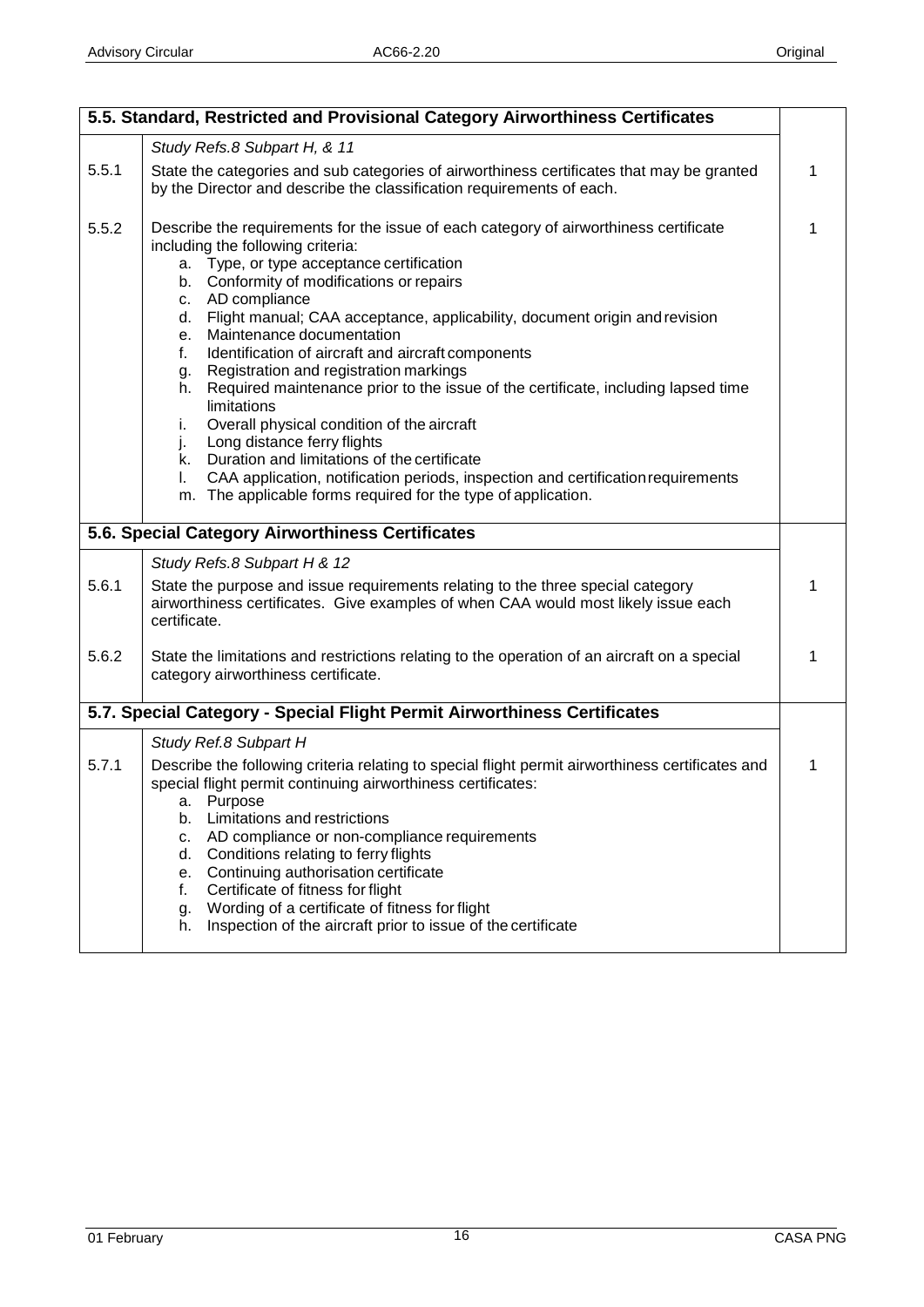|        | 5.8. Special Category - Experimental Airworthiness Certificate                                                                                                                                                                                                                                                                                                                                                                                                                                                                                                                                                                                           |                |
|--------|----------------------------------------------------------------------------------------------------------------------------------------------------------------------------------------------------------------------------------------------------------------------------------------------------------------------------------------------------------------------------------------------------------------------------------------------------------------------------------------------------------------------------------------------------------------------------------------------------------------------------------------------------------|----------------|
|        | Study Refs.8 Subpart H & 12                                                                                                                                                                                                                                                                                                                                                                                                                                                                                                                                                                                                                              |                |
| 5.8.1  | Describe the purpose of an experimental airworthiness certificate and the conditions under<br>which one would be issued.                                                                                                                                                                                                                                                                                                                                                                                                                                                                                                                                 | $\overline{2}$ |
| 5.8.2  | Describe using examples aircraft types normally eligible for an experimental certificate.                                                                                                                                                                                                                                                                                                                                                                                                                                                                                                                                                                | 1              |
| 5.8.3  | Describe the conditions under which an ex military aircraft may be eligible for a standard<br>category airworthiness certificate.                                                                                                                                                                                                                                                                                                                                                                                                                                                                                                                        | 1              |
| 5.8.4  | Describe the requirements for the provision and use of maintenance manuals for aircraft<br>operated on an experimental certificate.                                                                                                                                                                                                                                                                                                                                                                                                                                                                                                                      | 1              |
| 5.8.5  | Describe the requirements relating to the approval of a maintenance programme for<br>aircraft operated on an experimental certificate.                                                                                                                                                                                                                                                                                                                                                                                                                                                                                                                   | 2              |
| 5.8.6  | Describe how experimental aircraft are correctly identified and marked.                                                                                                                                                                                                                                                                                                                                                                                                                                                                                                                                                                                  | 1              |
| 5.8.7  | Describe the placard that must be displayed in an experimental aircraft.                                                                                                                                                                                                                                                                                                                                                                                                                                                                                                                                                                                 | $\overline{2}$ |
| 5.8.8  | Describe the conditions relating to finite lives for components fitted to experimental<br>category aircraft.                                                                                                                                                                                                                                                                                                                                                                                                                                                                                                                                             | $\overline{2}$ |
| 5.8.9  | Describe the conditions relating to modification of experimental category aircraft.                                                                                                                                                                                                                                                                                                                                                                                                                                                                                                                                                                      | $\overline{2}$ |
|        | 5.9. Materials, Parts, Processes and Appliances                                                                                                                                                                                                                                                                                                                                                                                                                                                                                                                                                                                                          |                |
| 5.9.1  | Study Ref.6, 8, Subpart K & 18<br>Describe the requirements relating to the installation of materials, parts and appliances<br>into a type-certificated product various, with regard to the following:<br>a. Authorisation by the holder of type certificate<br>b. Manufacture during maintenance<br>c. Use of CAA Form One<br>d. Use of release notes<br>e. Use of standard parts<br>Use of imported parts<br>f.                                                                                                                                                                                                                                        | 2              |
|        | 5.10. Identification of Products and Parts                                                                                                                                                                                                                                                                                                                                                                                                                                                                                                                                                                                                               |                |
| 5.10.1 | Study Ref.8 Subpart Q & 13<br>Describe the need for products and parts to be properly identified.                                                                                                                                                                                                                                                                                                                                                                                                                                                                                                                                                        | 2              |
| 5.10.2 | Describe the criteria for identifying aircraft, engines and propellers, with regard to the<br>following:<br>General marking requirements<br>a.<br>Fireproof marking methods<br>b.<br>c. Location of aircraft identification plates<br>Identification of modular engines<br>d.<br>Identification of propellers, blades and hubs<br>е.<br>Minimum identification information<br>f.<br>Removal, alteration, and replacement of identification information<br>g.<br>Removal and reinstallation of data plates during certain maintenance operations<br>h.<br>Identification of critical parts<br>i.<br>j.<br>Identification of replacement or modified parts | $\overline{2}$ |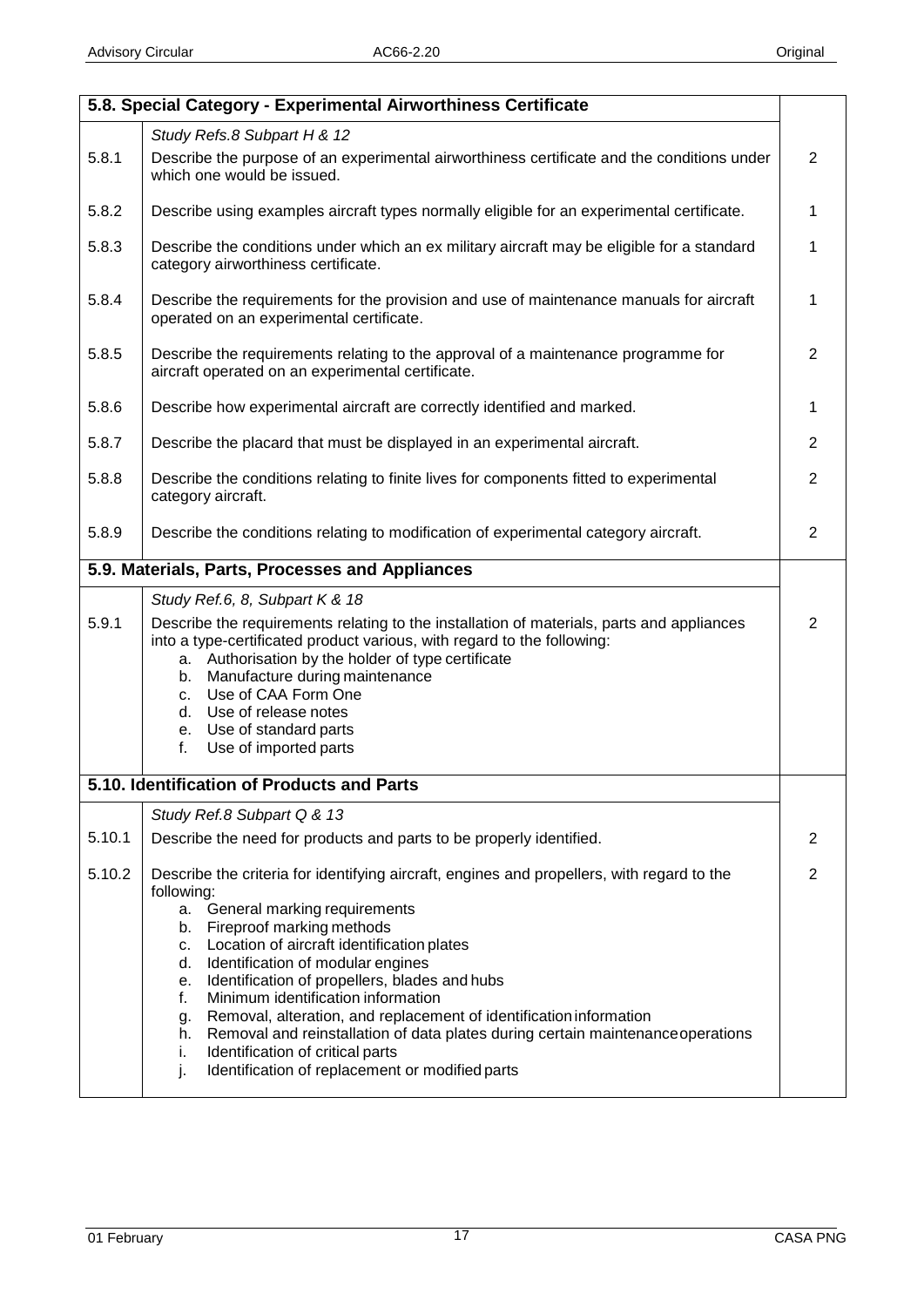| 6. Airworthiness Directives (ADs) - Part 39 |                                                                                                                                                                                                                                                                                                                 |   |
|---------------------------------------------|-----------------------------------------------------------------------------------------------------------------------------------------------------------------------------------------------------------------------------------------------------------------------------------------------------------------|---|
|                                             | 6.1. Purpose and Origin of Airworthiness Directives                                                                                                                                                                                                                                                             |   |
| 6.1.1                                       | Study Ref. 14,47,48<br>Describe the conditions under which the Director may issue an Airworthiness Directive,<br>with reference to section 72I(3A-3C) of the Civil Aviation Act 1990.                                                                                                                           |   |
|                                             | 6.2. AD Compliance                                                                                                                                                                                                                                                                                              |   |
| 6.2.1                                       | Study Refs. 14, 46, 47, 48<br>Detail the responsibilities of an aircraft operator in relation to compliance with ADs, with<br>particular regard to the following:<br>a. Compliance date<br>On-going compliance<br>b.<br>c. Alternative means of compliance (AMOC)<br>Aircraft in excess of 5,700 kg MCTOW<br>d. | 3 |
| 6.2.2                                       | From AD schedules identified in Ref. 46, extract pertinent information relating to AD<br>compliance for a given aircraft or aircraft component.                                                                                                                                                                 | 3 |
| 6.2.3                                       | Describe conditions relating to the deferment of inspection intervals for ADs requiring the<br>performance of repetitive inspections.                                                                                                                                                                           |   |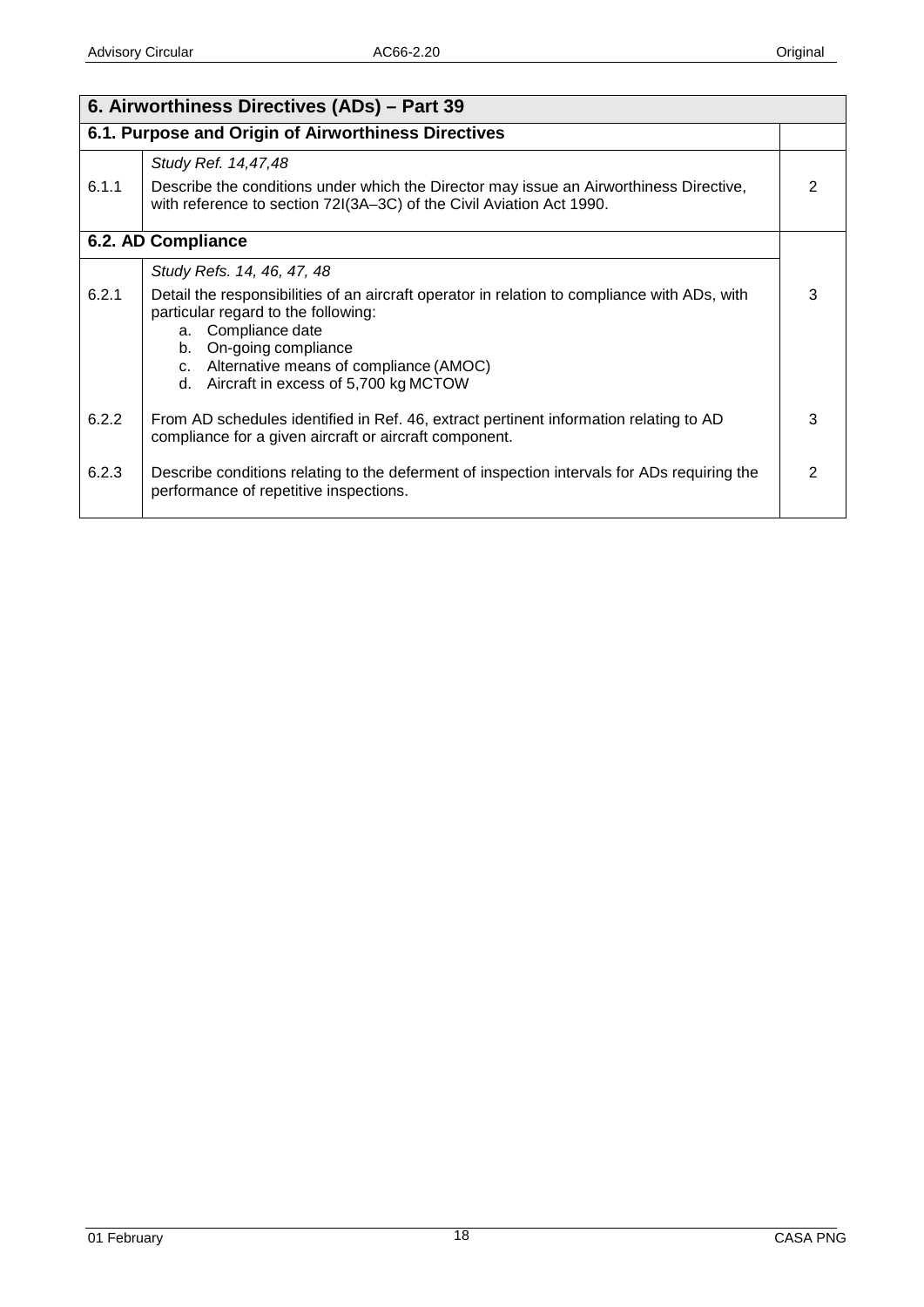|       | 7. General Maintenance Rules - Part 43                                                                                                                                                                                                                                                                                                                                                                                                                                     |                |
|-------|----------------------------------------------------------------------------------------------------------------------------------------------------------------------------------------------------------------------------------------------------------------------------------------------------------------------------------------------------------------------------------------------------------------------------------------------------------------------------|----------------|
|       | 7.1. Persons to Perform Maintenance                                                                                                                                                                                                                                                                                                                                                                                                                                        |                |
|       | Study Refs. 15 Subpart B; 16                                                                                                                                                                                                                                                                                                                                                                                                                                               |                |
| 7.1.1 | Determine the qualifications and/or conditions relating to a person performing<br>maintenance on an aircraft.                                                                                                                                                                                                                                                                                                                                                              | 3              |
| 7.1.2 | Identify the qualifications and conditions relating to persons, other than appropriately rated<br>LAMEs or equivalent, performing maintenance on an aircraft.                                                                                                                                                                                                                                                                                                              | $\overline{2}$ |
| 7.1.3 | Detail the requirements for the direct supervision of maintenance in terms of:<br>physical presence on the work site<br>а.<br>b. active participation in the work process<br>knowing when the work is being undertaken<br>C.<br>d. inspection of work at crucial stages<br>e. extent and nature of supervision                                                                                                                                                             | 3              |
|       | 7.2. Performance of Maintenance                                                                                                                                                                                                                                                                                                                                                                                                                                            |                |
| 7.2.1 | Study Refs. 15 Subpart B; 16<br>Detail the conditions relating to familiarity with the aircraft or component on which<br>maintenance is being performed. This should include conditions that go beyond simply<br>holding a type or group rating for the aircraft or component and should include the<br>following:<br>a. Liaison with other competent staff<br>b. Use of publications<br>c. Continuation training<br>d. Level of previous experience                       | 3              |
| 7.2.2 | Detail the following requirements associated with the performance of maintenance:<br>Housing and facilities.<br>а.<br>b. Methods, techniques and practices.<br>Materials and parts.<br>C.<br>Tools, equipment and test equipment.<br>d.<br>Test equipment and special test equipment specified by the manufacturer.<br>е.<br>Compliance with airworthiness requirements and limitations.<br>f.<br>On the completion of maintenance.<br>g.<br>Duty time requirements.<br>h. | 3              |
| 7.2.3 | Detail the criteria in relation to equivalent methods, techniques and practices that are<br>acceptable to the Director and identify foreign source documentation that has been<br>accepted as "standard practice" for the maintenance of PNG aircraft and components.                                                                                                                                                                                                      | $\overline{2}$ |
| 7.2.4 | Describe the information that is typically contained in the airworthiness limitations section<br>(ATA Chapter 4) of a manufacturer's 'instructions for continued airworthiness'.                                                                                                                                                                                                                                                                                           | $\overline{2}$ |
| 7.2.5 | Detail the criteria that apply to materials, parts and appliances in relation to determining its<br>original or properly modified condition.                                                                                                                                                                                                                                                                                                                               | 3              |
| 7.2.6 | Detail the criteria that apply to the performance of maintenance on aircraft under Part 145,<br>with particular respect to the following:<br>a. Air transport operations<br><b>MCTOW</b><br>b.<br>Seating configuration<br>C.                                                                                                                                                                                                                                              | 3              |
| 7.2.7 | Detail criteria that apply to the performance of maintenance aircraft or component<br>maintenance activities that shall be performed under Part 145.                                                                                                                                                                                                                                                                                                                       | 3              |
| 7.2.8 | Describe the aircraft or component maintenance activities, requirements and limitations<br>that specifically apply to aircraft issued with a special category airworthiness certificate.                                                                                                                                                                                                                                                                                   | $\mathbf{2}$   |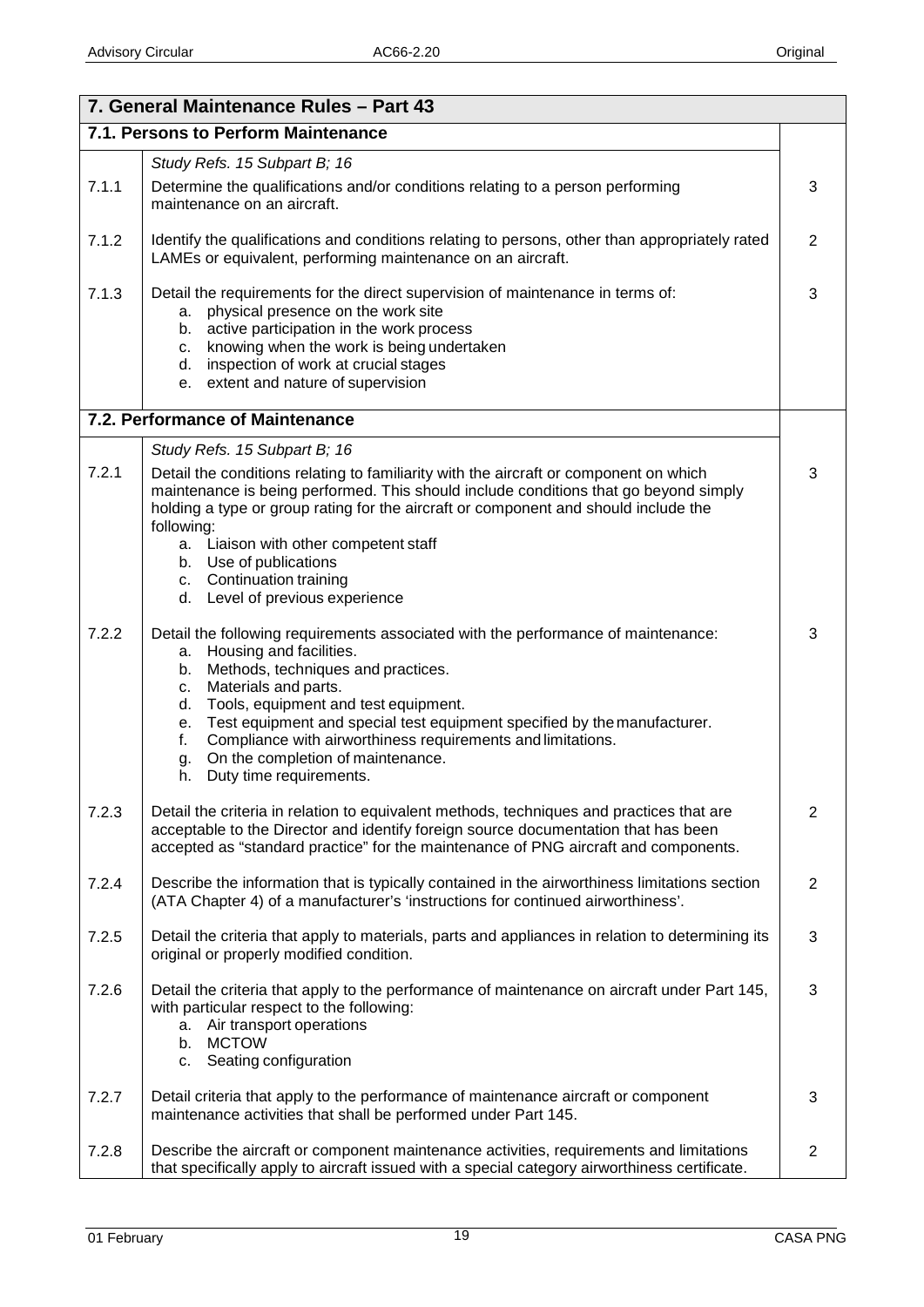|       | 7.3. Recording of Overhaul                                                                                                                                                                                                                                                                                                                                                                                                                                                                                                                                                                 |                |
|-------|--------------------------------------------------------------------------------------------------------------------------------------------------------------------------------------------------------------------------------------------------------------------------------------------------------------------------------------------------------------------------------------------------------------------------------------------------------------------------------------------------------------------------------------------------------------------------------------------|----------------|
|       | Study Refs. 15 Subpart B; 16                                                                                                                                                                                                                                                                                                                                                                                                                                                                                                                                                               |                |
| 7.3.1 | Detail the conditions and limitations relating to the certification of an overhauled part or<br>product, in particular, the recording of zero life.                                                                                                                                                                                                                                                                                                                                                                                                                                        | 3              |
|       | 7.4. Non-Destructive Testing                                                                                                                                                                                                                                                                                                                                                                                                                                                                                                                                                               |                |
|       | Study Refs. 15 Subpart B; 16; 23                                                                                                                                                                                                                                                                                                                                                                                                                                                                                                                                                           |                |
| 7.4.1 | Describe the qualification requirements relating to persons authorised to perform each of<br>the non-destructive testing methods in both Part 43 and Part 145 organisations.                                                                                                                                                                                                                                                                                                                                                                                                               | $\overline{2}$ |
|       | 7.5. Maintenance Records                                                                                                                                                                                                                                                                                                                                                                                                                                                                                                                                                                   |                |
|       | Study Refs. 15 Subpart B; 16                                                                                                                                                                                                                                                                                                                                                                                                                                                                                                                                                               |                |
| 7.5.1 | Detail the requirements to record information in the appropriate maintenance logbook<br>after maintenance including the details of:<br>Maintenance performed.<br>a.<br>Component changes completed.<br>b.<br>c. Test results.<br>d. Altimeter tests.                                                                                                                                                                                                                                                                                                                                       | 3              |
|       | e. AD complied with.<br>Location and facility where the maintenance was completed.<br>f.<br>Reason for performing the maintenance.<br>g.                                                                                                                                                                                                                                                                                                                                                                                                                                                   |                |
| 7.5.2 | Describe the use of maintenance records with particular regard to the following:<br>Logbook summary and cross referencing when using maintenance documentation<br>a.<br>such as worksheets.<br>b. Technical log entries relating to defect rectification and inspection.<br>Recording of personal information to identify those performing maintenance.<br>c.<br>Time in service recorders, and the tampering of these recorders.<br>d.<br>Legibility, accuracy and permanency of entries.<br>е.<br>Use of loose-leaf log entries or similar records.<br>f.<br>Computerised records.<br>g. | $\overline{2}$ |
|       | 7.6. Release-to-service                                                                                                                                                                                                                                                                                                                                                                                                                                                                                                                                                                    |                |
|       | Study Refs. 15 Subpart C; 16                                                                                                                                                                                                                                                                                                                                                                                                                                                                                                                                                               |                |
| 7.6.1 | Detail persons who are authorised to certify 'release-to-service' after the performance of<br>maintenance on aircraft or components.                                                                                                                                                                                                                                                                                                                                                                                                                                                       | پ              |
| 7.6.2 | Detail conditions and requirements that must be complied with for a 'release-to-service'<br>certification to be made, including:<br>Operational flight checks.<br>а.<br>Modifications and repairs.<br>b.                                                                                                                                                                                                                                                                                                                                                                                   | 3              |
| 7.6.3 | When a 'release-to-service' statement is made and certified, describe the implied condition<br>of the aircraft or aircraft component.                                                                                                                                                                                                                                                                                                                                                                                                                                                      | $\overline{2}$ |
| 7.6.4 | Determine the requirements of a legally correct 'release-to-service' statement after<br>maintenance that includes the following:<br>a. Prescribed wording.<br>b. Details of the certifying person.<br>Correct format.<br>C.                                                                                                                                                                                                                                                                                                                                                                | 3              |
| 7.6.5 | Detail the requirements when an aircraft is released-to-service with inoperative equipment.                                                                                                                                                                                                                                                                                                                                                                                                                                                                                                | 3              |
| 7.6.6 | Detail the requirements when the existence of defects on an aircraft or component does<br>not permit certification of release-to-service after maintenance.                                                                                                                                                                                                                                                                                                                                                                                                                                | 3              |
| 7.6.7 | Detail the relieved from duty requirements, before a release to service certification can be<br>made, on an aircraft or component.                                                                                                                                                                                                                                                                                                                                                                                                                                                         | 3              |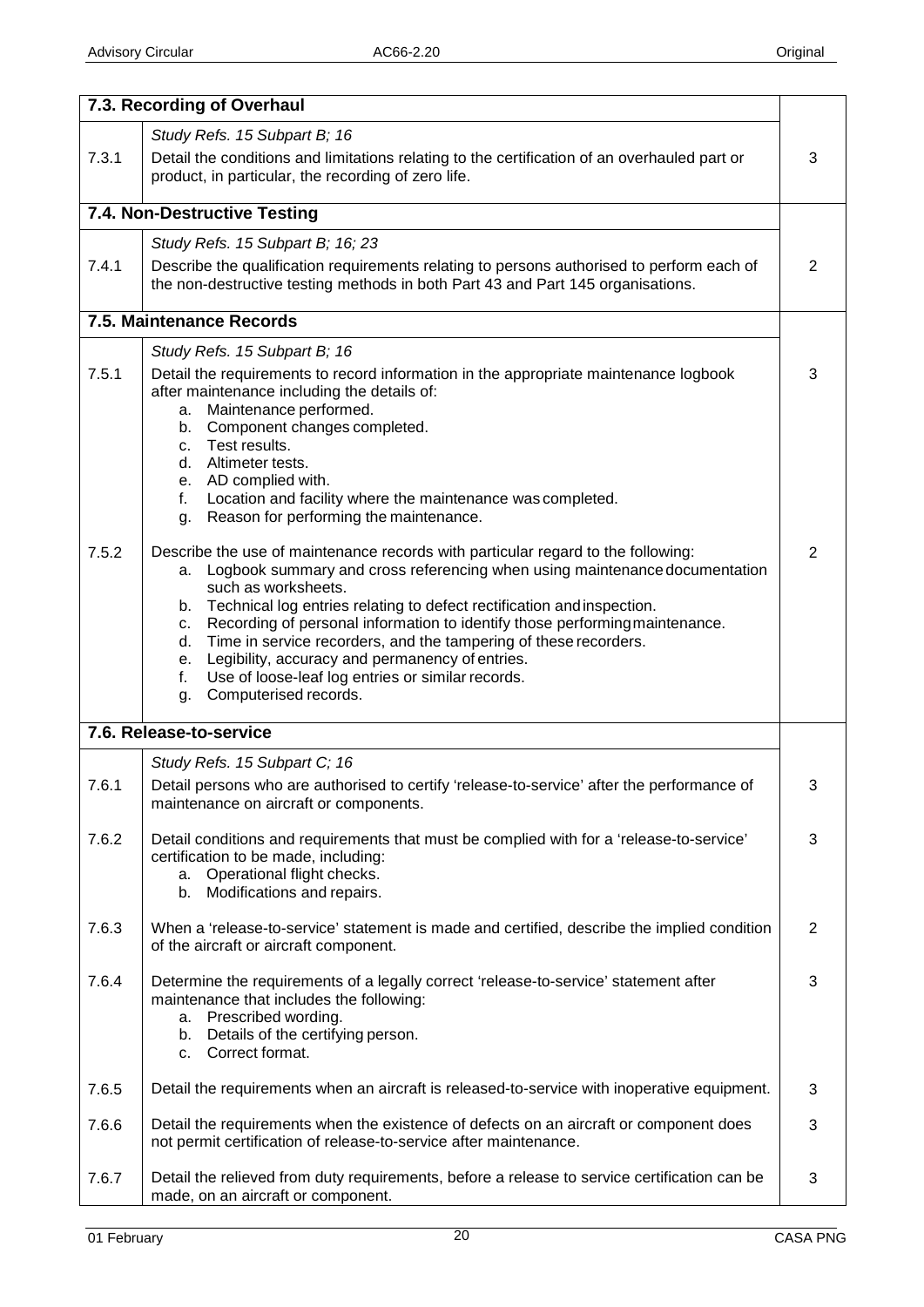|       | 7.7. Duplicate Safety Inspection of Controls                                                                                                                                                                                                                                           |                |
|-------|----------------------------------------------------------------------------------------------------------------------------------------------------------------------------------------------------------------------------------------------------------------------------------------|----------------|
|       | Study Refs. 15 Subpart C; 16                                                                                                                                                                                                                                                           |                |
| 7.7.1 | Detail the maintenance tasks performed on a control system that requires the performance<br>of a duplicate safety inspection.                                                                                                                                                          | 3              |
| 7.7.2 | Detail the persons who may perform the first and second inspections on a control system.                                                                                                                                                                                               | 3              |
| 7.7.3 | Describe what would be termed 'adequate training, knowledge and experience' for a<br>person selected to perform the second inspection on a control system.                                                                                                                             | $\overline{2}$ |
| 7.7.4 | Detail the types of control systems on an aeroplane, rotorcraft, powerplant, and propeller<br>that would require a duplicate safety inspection if disturbed.                                                                                                                           | 3              |
| 7.7.5 | Detail the extent to which a control system must be inspected if disturbed.                                                                                                                                                                                                            | 3              |
| 7.7.6 | Describe, with practical examples, the items to be inspected, when checking a control<br>system for the following:<br>a. Functions correctly.<br>b. Assembled correctly.<br>Required locking mechanisms are in place.<br>C.                                                            | 3              |
| 7.7.7 | Determine the requirements of a legally correct statement for the certification of a<br>duplicate safety inspection that includes the following:<br>a. Prescribed wording<br>b. Scope and extent of the safety inspection<br>c. Details of the certifying persons<br>d. Correct format | 3              |
|       | 7.8. Engine Performance Checks                                                                                                                                                                                                                                                         |                |
| 7.8.1 | Study Refs. 15 Subpart C; 16<br>Describe the requirements for engine performance checks on piston and turbine engines<br>after maintenance.                                                                                                                                            | $\overline{2}$ |
| 7.8.2 | State the items to be tested or observed during engine performance checks.                                                                                                                                                                                                             | 1              |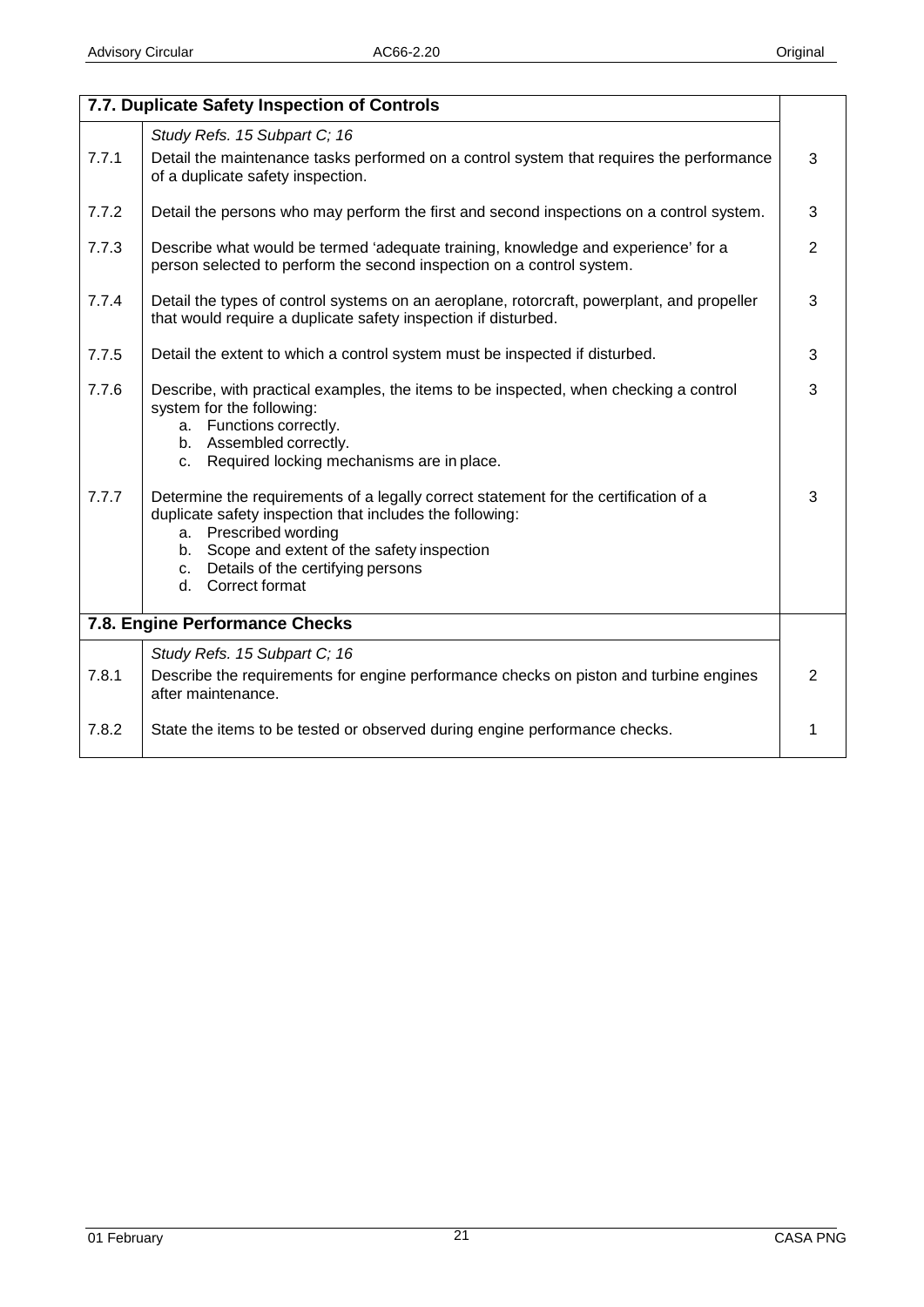|        | 7.9. Review of Airworthiness and Maintenance Review                                                                          |                |
|--------|------------------------------------------------------------------------------------------------------------------------------|----------------|
|        | Study Ref. 15 Subpart D; 16, 43 Subpart G.                                                                                   |                |
| 7.9.1  | Describe the qualifications of persons authorised to conduct:<br>Review of airworthiness.<br>a.<br>Maintenance Review.<br>b. | 2              |
| 7.9.2  | Describe the specific requirements when carrying out a review of airworthiness.                                              | 2              |
| 7.9.3  | Describe the requirements of a legally correct logbook statement for the completion of a<br>review of airworthiness.         | 1              |
| 7.9.4  | Describe how defects must be handled when found as a result of a review of<br>airworthiness.                                 | 2              |
| 7.9.5  | Describe the difference between review of airworthiness and a maintenance review.<br>State where each may be performed.      | $\overline{2}$ |
| 7.9.6  | Distinguish between aircraft requiring a maintenance review and those that may have a<br>review of airworthiness.            | $\overline{2}$ |
|        | 7.10. Certifying Conformity following Major Modification or Major Repair                                                     |                |
|        | Study Refs. 1, 15 Subpart E; 16, 24                                                                                          |                |
| 7.10.1 | Describe using examples of, major modifications and major repairs.                                                           | $\overline{2}$ |
| 7.10.2 | Detail the qualifications of a person permitted to certify conformity following a major<br>modification or major repair.     | 3              |
| 7.10.3 | Describe the requirements to be considered when a conformity inspection and certification<br>is performed.                   | $\overline{2}$ |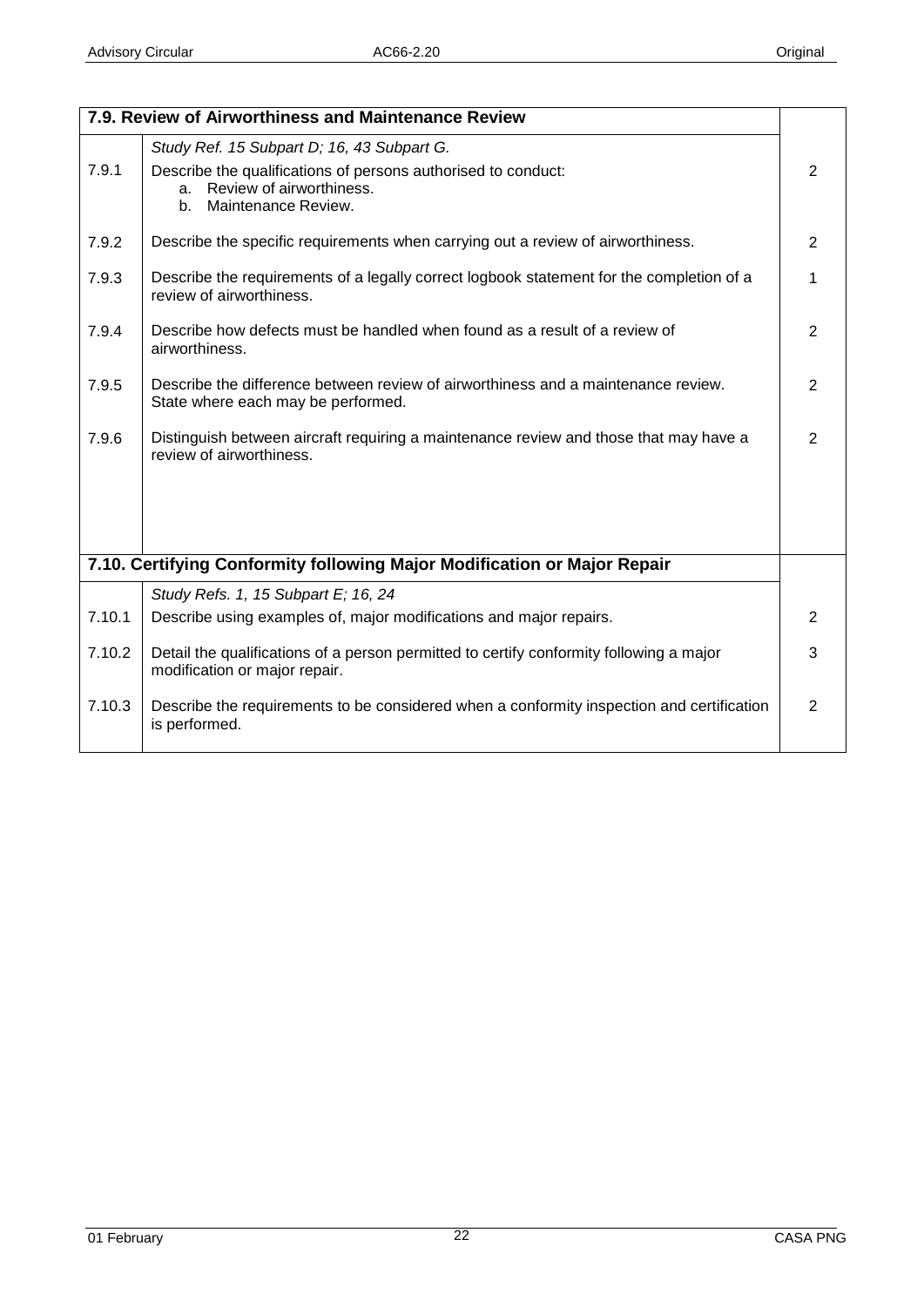|         | 7.11. Form CAA 337                                                                                                                             |                |
|---------|------------------------------------------------------------------------------------------------------------------------------------------------|----------------|
|         | Study Refs. 8 Subpart N & App. D;15 Subpart E; 24; 28                                                                                          |                |
| 7.11.1  | Identify who is responsible for determining if a conformity inspection is required for repairs<br>or modifications carried out on an aircraft. | $\overline{2}$ |
| 7.11.2  | Identify the ways aircraft and other type certified products could be changed.                                                                 | $\overline{2}$ |
| 7.11.3  | Specify the occasions when a form 337 must be used.                                                                                            | $\overline{2}$ |
| 7.11.4  | Describe using practical examples what is considered to be technical data.                                                                     | $\overline{2}$ |
| 7.11.5  | Distinguish between acceptable and approved data.                                                                                              | $\overline{2}$ |
| 7.11.6  | Describe the process by which technical data may be approved.                                                                                  | 1              |
| 7.11.7  | Identify organisations and persons who may approve data and describe the requirements<br>for a statement of compliance.                        | 1              |
| 7.11.8  | Describe with specific examples what is considered to be acceptable technical data.                                                            | $\mathbf{2}$   |
| 7.11.9  | Describe specific technical data requirements relating to avionics modifications.                                                              | 1              |
| 7.11.10 | Describe the following criteria in relation to the Form CAA 337:<br>Who would normally raise the form<br>а.                                    | $\overline{2}$ |
|         | What information is contained on the form<br>b.                                                                                                |                |
|         | Persons who are required to sign the form<br>c.                                                                                                |                |
|         | Distribution of the form, including any specified time frames<br>d.                                                                            |                |
|         |                                                                                                                                                |                |
|         | 7.12. Weight and Balance Control/Procedures                                                                                                    |                |
|         | Study Refs. 17; 34 Subpart B & G                                                                                                               |                |
|         | Note: reference AC66-2.4 Topic 9 for weight and balance theory and calculations                                                                |                |
| 7.12.1  | Detail the requirements for aeroplane weight and balance control.                                                                              | 3              |
| 7.12.2  | Describe the following criteria relating to weight and balance control:                                                                        | $\overline{2}$ |
|         | Weighing standards<br>а.                                                                                                                       |                |
|         | Weighing periods<br>b.<br>c.                                                                                                                   |                |
|         | Reasons for a re-weigh<br>Recalculation of empty weight changes<br>d.                                                                          |                |
|         | Completion and use of the form CAA 2102<br>е.<br>f.                                                                                            |                |
|         | Completion and use of form CAA 2173                                                                                                            |                |
|         | 7.13. On Condition Maintenance                                                                                                                 |                |
|         | Study Ref. 19                                                                                                                                  |                |
| 7.13.1  | Describe the following maintenance terms:<br>a.                                                                                                | 2              |
|         | <b>Airworthiness Limitations</b><br>Hard-time maintenance<br>b.                                                                                |                |
|         | On-condition maintenance<br>C.                                                                                                                 |                |
| 7.13.2  | Describe examples and limitations associated with each of these forms of maintenance.                                                          | 1              |
| 7.13.3  | Describe how the condition of a component may be assessed under an on-condition<br>maintenance plan.                                           | 1              |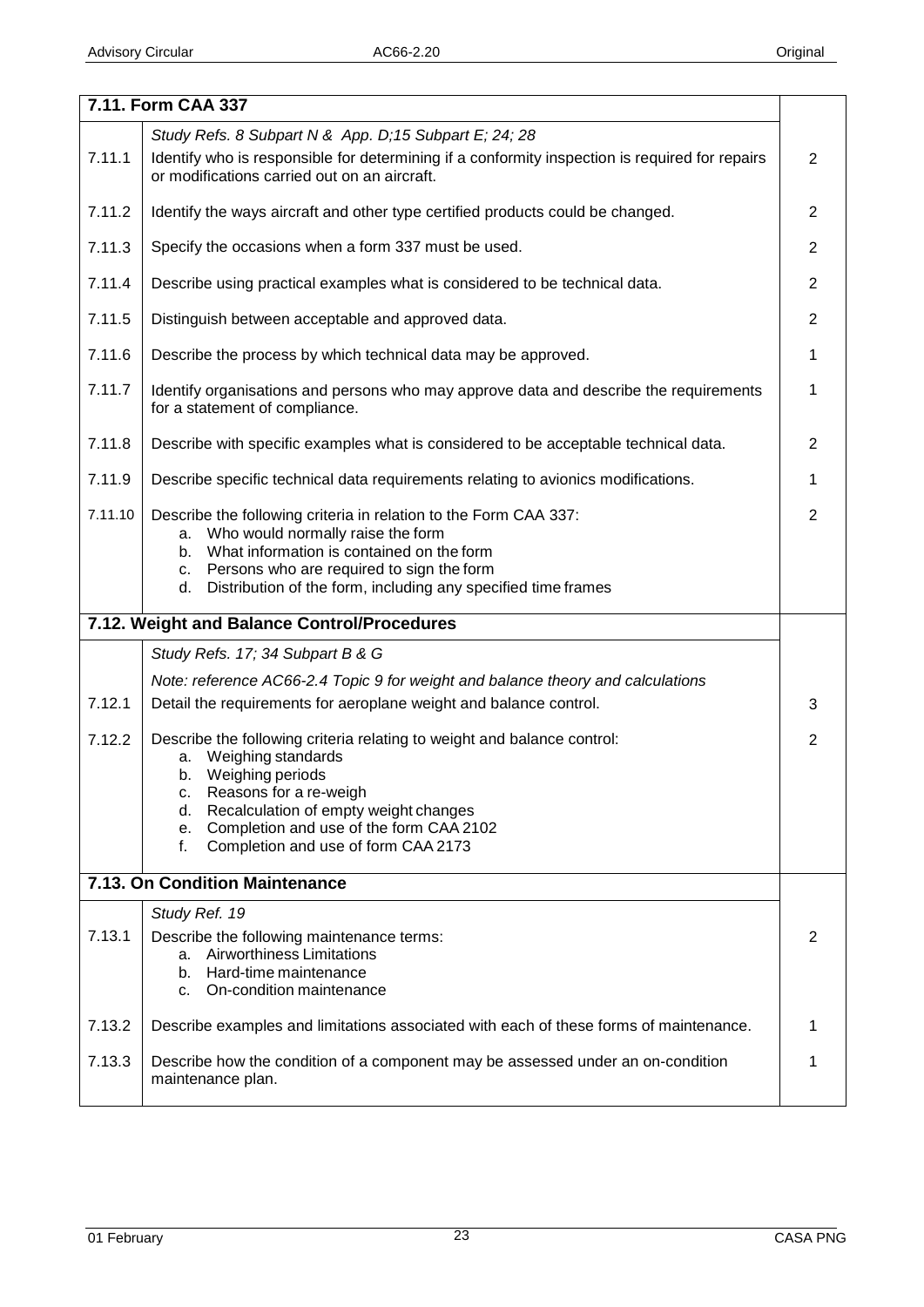|        | 7.14. Engine and Propeller Overhaul and Testing                                                                                                             |                |
|--------|-------------------------------------------------------------------------------------------------------------------------------------------------------------|----------------|
|        | Study Ref. 20; 34 Subpart G                                                                                                                                 |                |
| 7.14.1 | Detail the overhaul requirements for engines and propellers fitted to air transport aircraft.                                                               | 3              |
| 7.14.2 | In regard to engine and propeller overhaul, describe the following requirements:                                                                            | $\overline{2}$ |
|        | a. Overhaul procedures<br>Part 91 - Operation considerations<br>b.                                                                                          |                |
|        |                                                                                                                                                             |                |
|        | 7.15. Parts Documentation - CAA Form One                                                                                                                    |                |
|        | Study Ref. 15 Subpart C;18                                                                                                                                  |                |
| 7.15.1 | Describe the purpose of a CAA Form 1.                                                                                                                       | 2              |
| 7.15.2 | Describe the limitations on the use of the CAA Form 1.                                                                                                      | $\overline{2}$ |
| 7.15.3 | Identify the information that is contained on a CAA Form 1.                                                                                                 | $\overline{2}$ |
| 7.15.4 | Describe the distribution of the CAA Form 1.                                                                                                                | $\mathbf{2}$   |
|        | 7.16. CAA Form Two                                                                                                                                          |                |
|        | Study Ref. 15 Subpart C;18                                                                                                                                  |                |
| 7.16.1 | Describe the purpose of a CAA Form 2.                                                                                                                       | $\overline{2}$ |
| 7.16.2 | Describe the limitations on the use of the CAA Form 2                                                                                                       | $\overline{2}$ |
| 7.16.3 | Identify the information and certification that is contained on a CAA Form 2.                                                                               | $\overline{2}$ |
| 7.16.4 | Describe the distribution of the CAA Form 2.                                                                                                                | $\mathbf{2}$   |
|        | 7.17. Emergency Equipment                                                                                                                                   |                |
|        | Study Ref. 21; 34 Subpart G                                                                                                                                 |                |
| 7.17.1 | Describe the following criteria in regard to the maintenance of emergency equipment:                                                                        | $\mathbf{2}$   |
|        | Maintenance requirements and documentation<br>a.<br>Checks and inspections for first aid kits<br>b.                                                         |                |
|        | Checks and inspections for floatation equipment<br>c.                                                                                                       |                |
|        | d. Checks and inspections for portable fire extinguishers                                                                                                   |                |
|        | 7.18. Calibration of Compasses                                                                                                                              |                |
|        | Study Ref 22; 34 Subpart G                                                                                                                                  |                |
|        | Note: reference AC66-2.16 for compass calibration theory and calculations                                                                                   |                |
| 7.18.1 | Detail the requirements for the calibration of compasses.                                                                                                   | 3              |
| 7.18.2 | Describe the following criteria in regard to the calibration of compasses<br>Occasions for calibration<br>a.<br>Maintenance records and certification<br>b. | $\overline{2}$ |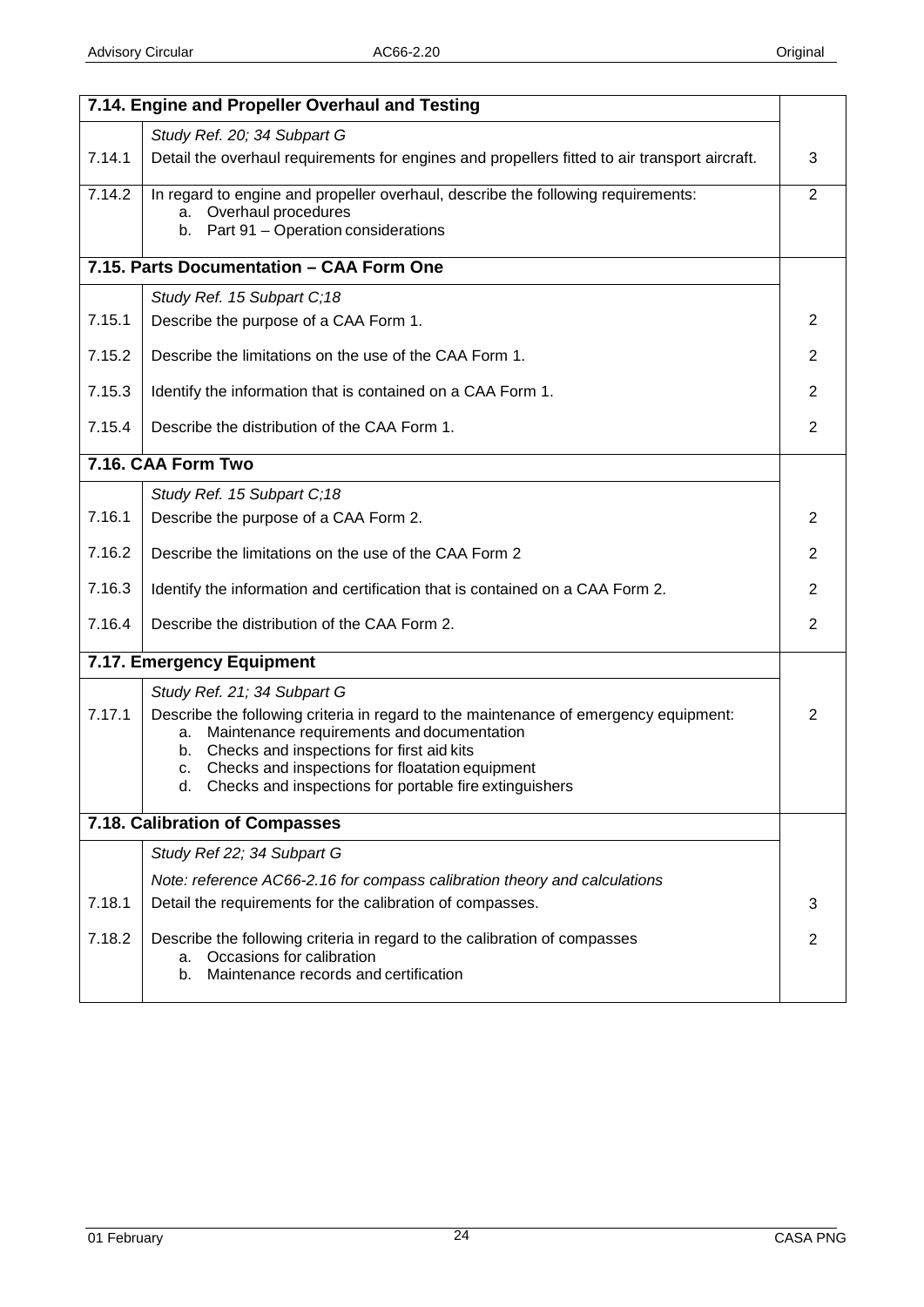|                  | 7.19. Aircraft Radio Station - Form CAA 2129                                                                                                                                                                                                                                                                                                                                                                                                                                                                                                                                                                                         |                |
|------------------|--------------------------------------------------------------------------------------------------------------------------------------------------------------------------------------------------------------------------------------------------------------------------------------------------------------------------------------------------------------------------------------------------------------------------------------------------------------------------------------------------------------------------------------------------------------------------------------------------------------------------------------|----------------|
|                  | Study Ref. 25; 34 Subpart B                                                                                                                                                                                                                                                                                                                                                                                                                                                                                                                                                                                                          |                |
| 7.19.1           | Define the approval levels for radio equipment                                                                                                                                                                                                                                                                                                                                                                                                                                                                                                                                                                                       | 2              |
| 7.19.2           | Describe the following criteria in regard to the use of the form CAA 2129<br>a. Raising a new form<br>b. Radio equipment to be included<br>Determination and recording of approval levels<br>C.<br>d. Certification                                                                                                                                                                                                                                                                                                                                                                                                                  | $\overline{2}$ |
| 7.19.3           | Extract equipment approval information from source data contained in the relevant AC.                                                                                                                                                                                                                                                                                                                                                                                                                                                                                                                                                | 1              |
|                  | 7.20. Emergency Locator Transmitters                                                                                                                                                                                                                                                                                                                                                                                                                                                                                                                                                                                                 |                |
|                  | Study Refs. 15 Subpart B, Appendices A & F; 26                                                                                                                                                                                                                                                                                                                                                                                                                                                                                                                                                                                       |                |
|                  | Note: Study Ref 26 currently in DRAFT so will effect this sub topic objective                                                                                                                                                                                                                                                                                                                                                                                                                                                                                                                                                        |                |
| 7.20.1           | Describe the following criteria in relation to emergency locator transmitters:<br>The requirement to have a serviceable ELT in an aircraft<br>a.<br>Installation, mounting and connection requirements<br>b.<br>c. Antenna locations on aeroplanes and helicopters<br>d. Approved battery types<br>e. Battery life and life recording<br>Authorised ELT test times and frequency<br>f.<br>Certification of ELT installations<br>g.<br>Operational check intervals<br>h.<br>Bench testing intervals<br>i.<br>Requirements for changing or charging batteries<br>j.<br>Operation of an aircraft with the ELT temporarily removed<br>k. | 2              |
|                  | 7.21. Non-Aeronautical Lead Acid Batteries                                                                                                                                                                                                                                                                                                                                                                                                                                                                                                                                                                                           |                |
| 7.21.1<br>7.21.2 | Study Ref. 27<br>Describe the conditions relating to the use of non-aeronautical lead acid batteries in<br>aircraft.<br>Identify acceptable standards for the development modifications to use non-aeronautical                                                                                                                                                                                                                                                                                                                                                                                                                      | 1<br>1         |
|                  | batteries.                                                                                                                                                                                                                                                                                                                                                                                                                                                                                                                                                                                                                           |                |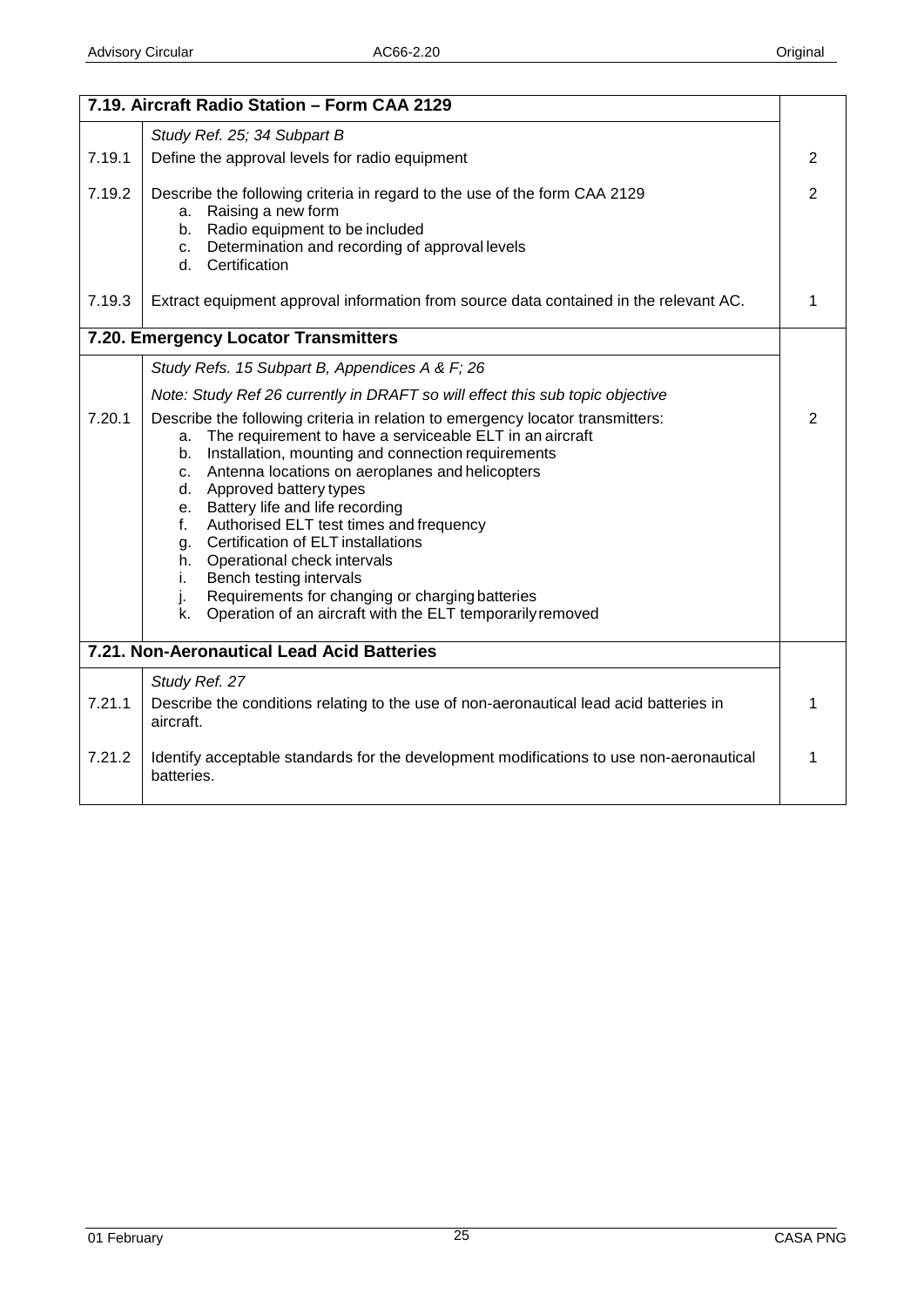| 8. Aircraft Registration and Marking - Part 47 |                                                                                                                                                                                                                                                                                                                                                                                                             |                |
|------------------------------------------------|-------------------------------------------------------------------------------------------------------------------------------------------------------------------------------------------------------------------------------------------------------------------------------------------------------------------------------------------------------------------------------------------------------------|----------------|
|                                                | 8.1. Aircraft Registration and Certification                                                                                                                                                                                                                                                                                                                                                                |                |
|                                                | Study Refs. 30; 31                                                                                                                                                                                                                                                                                                                                                                                          |                |
| 8.1.1                                          | State the requirements relating to the legal operation of a Papua New Guinea or foreign<br>registered aircraft.                                                                                                                                                                                                                                                                                             | 1              |
| 8.1.2                                          | Describe the conditions relating to the lawful ownership of an aircraft.                                                                                                                                                                                                                                                                                                                                    | 2              |
| 8.1.3                                          | Describe the provisions pertaining to the operation of hired aircraft.                                                                                                                                                                                                                                                                                                                                      | $\overline{2}$ |
| 8.1.4                                          | Describe the following in regard to the registration of aircraft in Papua New Guinea:<br>Requirements for registration<br>а.<br>Application for registration<br>b.<br>Change of ownership<br>C.<br>d. Carriage of the certificate of registration<br>e. Period in which to acquire a certificate of registration<br>Duration of the certificate of registration<br>f.<br>Cancellation of registration<br>g. | 1              |
|                                                | 8.2. Aircraft Marking                                                                                                                                                                                                                                                                                                                                                                                       |                |
|                                                | Study Refs. 30; 31                                                                                                                                                                                                                                                                                                                                                                                          |                |
| 8.2.1                                          | Describe the following requirements relating to the registration marking of aircraft:<br>a. General requirements for marking aircraft<br>Nationality and registration marks<br>b.<br>Identifiable paint schemes and markings<br>$C_{1}$<br>Display of marks<br>d.<br>e. Location of marks<br>Specifications of marks<br>f.<br>Measurement of marks<br>g.                                                    | $\overline{2}$ |
|                                                | 8.3. Identification Plate                                                                                                                                                                                                                                                                                                                                                                                   |                |
|                                                | Study Ref. 30                                                                                                                                                                                                                                                                                                                                                                                               |                |
| 8.3.1                                          | Describe the information that must be contained on an identification plate.                                                                                                                                                                                                                                                                                                                                 | 1              |
| 8.3.2                                          | Describe the conditions relating to the construction and display of aircraft registration<br>plates.                                                                                                                                                                                                                                                                                                        | 1              |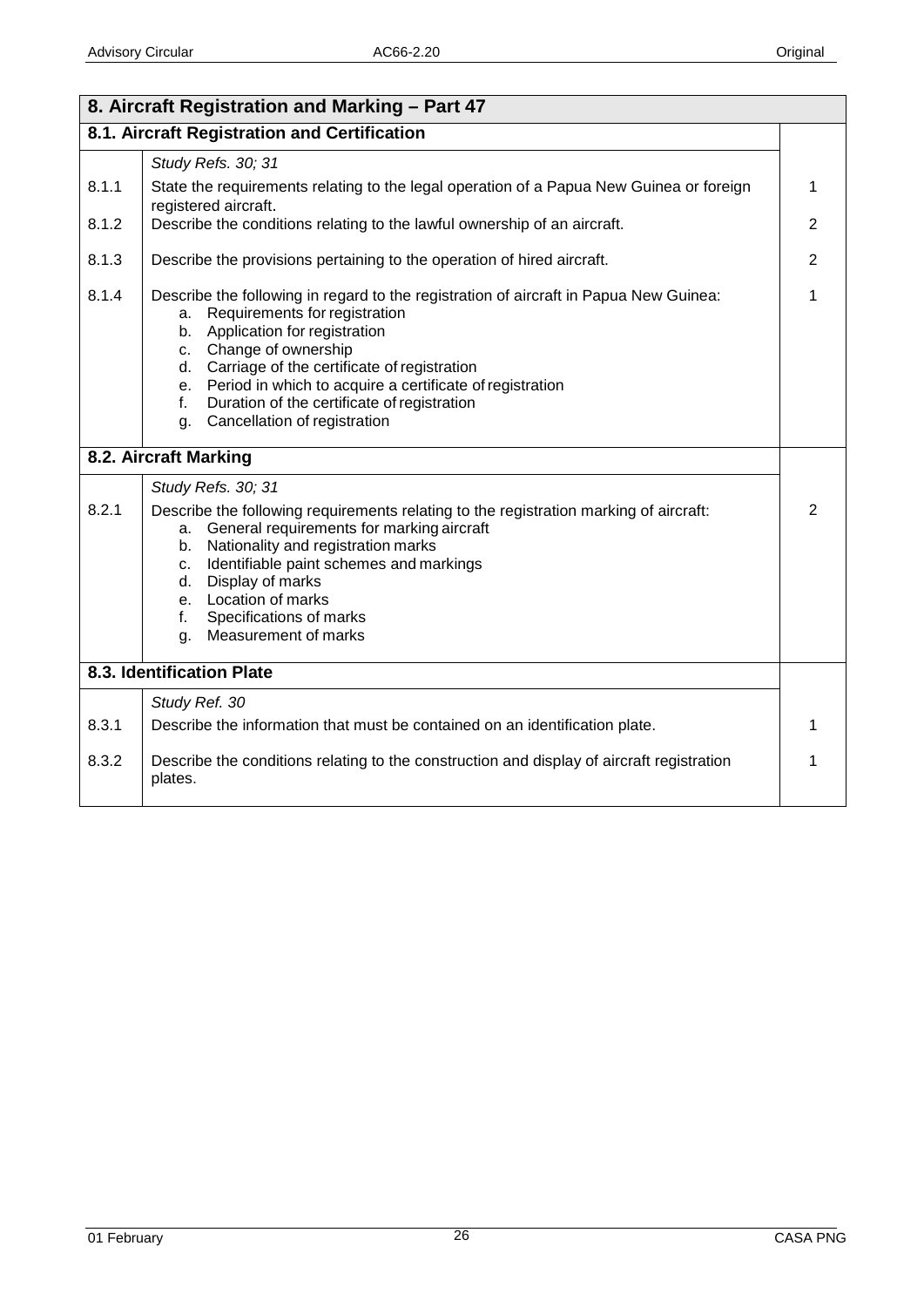| 9. Aircraft Maintenance Engineer Licensing - Part 66 |                                                                                                                                                                                                                                                                                                                                                                                                                                                                                                                                                                                                                                                                                                                                                                                                                                                                         |                |
|------------------------------------------------------|-------------------------------------------------------------------------------------------------------------------------------------------------------------------------------------------------------------------------------------------------------------------------------------------------------------------------------------------------------------------------------------------------------------------------------------------------------------------------------------------------------------------------------------------------------------------------------------------------------------------------------------------------------------------------------------------------------------------------------------------------------------------------------------------------------------------------------------------------------------------------|----------------|
|                                                      | 9.1. AME Licensing - General and Licence                                                                                                                                                                                                                                                                                                                                                                                                                                                                                                                                                                                                                                                                                                                                                                                                                                |                |
|                                                      | Study Refs. 32 Subpart A & B; 33                                                                                                                                                                                                                                                                                                                                                                                                                                                                                                                                                                                                                                                                                                                                                                                                                                        |                |
| 9.1.1                                                | Describe the following criteria relating to general AME licensing requirements:<br>Categories of licence and certificates<br>а.<br>Application process<br>b.<br>Issue requirements<br>C.<br>d. Duration of licences and certificates<br>e. Examinations<br>f.<br>Cheating or other unauthorised conduct<br>g. Offences involving alcohol or drugs<br>h. Medical requirements                                                                                                                                                                                                                                                                                                                                                                                                                                                                                            | 2              |
| 9.1.2                                                | Describe the following criteria relating to the AME license<br><b>Eligibility requirements</b><br>а.<br>b. Examinations required for the issue of a basic licence in the respective categories<br>c. Validity period for examination passes<br>d. Required experience for the grant of a licence<br>e. Required experience for the grant of additional categories<br>Reduced experience concession for additional categories<br>f.<br>g. Concurrency of experience<br>h. Privileges and limitations of a licence<br>Familiarity requirements relating to the supervision and certification of<br>i.<br>maintenance on aircraft or aircraft components<br>Conditions relating to the use of a licence and ratings in a Part 145 organisation<br>j.<br>k. Qualification to use special test equipment<br>Recent experience requirements<br>L.<br>m. Category demarcations | $\overline{2}$ |
| 9.1.3                                                | Define the component or systems that form the basis of each category demarcation.                                                                                                                                                                                                                                                                                                                                                                                                                                                                                                                                                                                                                                                                                                                                                                                       | 2              |
| 9.1.4                                                | Describe the additional avionics privileges that may be associated with the various<br>categories                                                                                                                                                                                                                                                                                                                                                                                                                                                                                                                                                                                                                                                                                                                                                                       | $\overline{2}$ |
| 9.1.5                                                | Describe, giving examples of:<br>a. 'Line replaceable unit (LRU)'<br>b. 'Special test equipment'.                                                                                                                                                                                                                                                                                                                                                                                                                                                                                                                                                                                                                                                                                                                                                                       | $\overline{2}$ |
|                                                      | 9.2. Aircraft Maintenance Engineer Ratings                                                                                                                                                                                                                                                                                                                                                                                                                                                                                                                                                                                                                                                                                                                                                                                                                              |                |
| 9.2.1                                                | Study Refs. 32 Subpart C & Appendix B & C; 33<br>Describe the following criteria relating to AME licence ratings:<br>Structure of rating groups<br>C.<br>Difference between a group and type rating<br>d.<br><b>Eligibility requirements</b><br>е.<br>Practical experience requirements<br>f.                                                                                                                                                                                                                                                                                                                                                                                                                                                                                                                                                                           | 2              |
|                                                      | <b>Practical Training Record</b><br>g.<br>Identification of pre-requisite basic examinations<br>h.<br><b>Examination requirements</b><br>i.<br>Course requirements<br>j.<br>k. Validity of rating courses<br>Technical oral examination<br>I.<br>m. Component ratings<br>Rating privileges<br>n.                                                                                                                                                                                                                                                                                                                                                                                                                                                                                                                                                                        |                |
| 9.2.2                                                | Describe the aircraft, component or systems that form the basis of each rating group.                                                                                                                                                                                                                                                                                                                                                                                                                                                                                                                                                                                                                                                                                                                                                                                   | 2              |
| 9.2.3                                                | Describe the specific aircraft, components or systems that are classified under the various<br>group or type rating designators.                                                                                                                                                                                                                                                                                                                                                                                                                                                                                                                                                                                                                                                                                                                                        | $\overline{2}$ |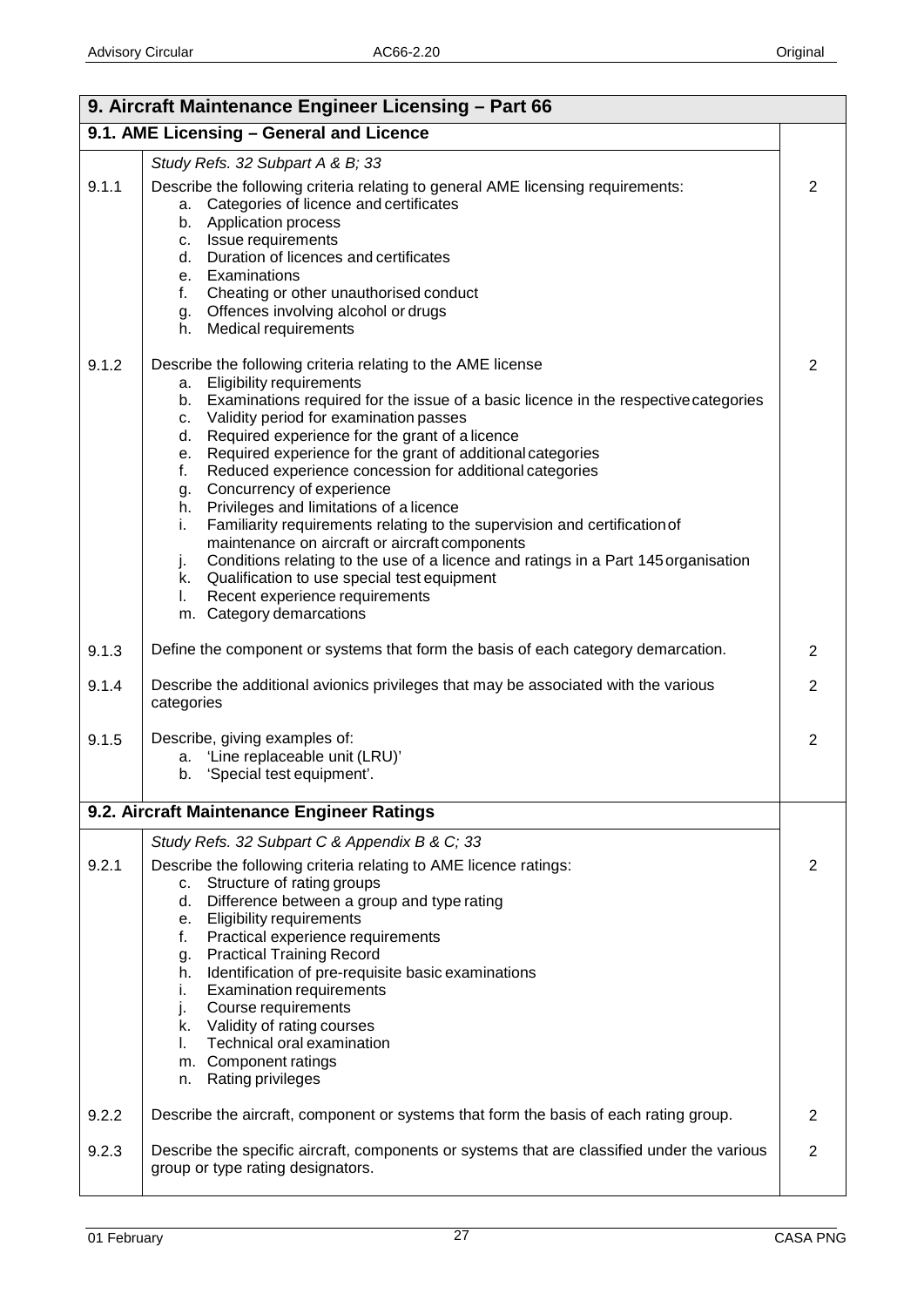|       | 9.3. Certificates of Maintenance Approval                                                                                                                                                                                                                                             |   |
|-------|---------------------------------------------------------------------------------------------------------------------------------------------------------------------------------------------------------------------------------------------------------------------------------------|---|
|       | Study Refs. 32 Subpart D; 33                                                                                                                                                                                                                                                          |   |
| 9.3.1 | Describe the following criteria relating to certificates of maintenance approval:<br><b>Eligibility requirements</b><br>а.<br><b>Examination requirements</b><br>b.<br>c. Training course requirements<br>Practical experience requirements<br>d.<br>Restrictions on privileges<br>е. | 2 |
| 9.3.2 | Describe occasions when a certificate of maintenance approval may be issued and<br>identify the various privileges that may be granted on the certificate.                                                                                                                            | 2 |
| 9.3.3 | State the normal validity periods of a maintenance approval when issued for maintenance<br>of either; type certificated aircraft or components, or experimental category aircraft.                                                                                                    | 2 |
|       | 9.4. Certificate of Inspection Authorisation (IA)                                                                                                                                                                                                                                     |   |
|       | Study Refs. 32 Subpart E; 33                                                                                                                                                                                                                                                          |   |
| 9.4.1 | Describe the privileges and limitations of a certificate of inspection authorisation and<br>describe situations when an IA holder may work in conjunction with a certifying engineer<br>during the performance and certification of maintenance.                                      | 2 |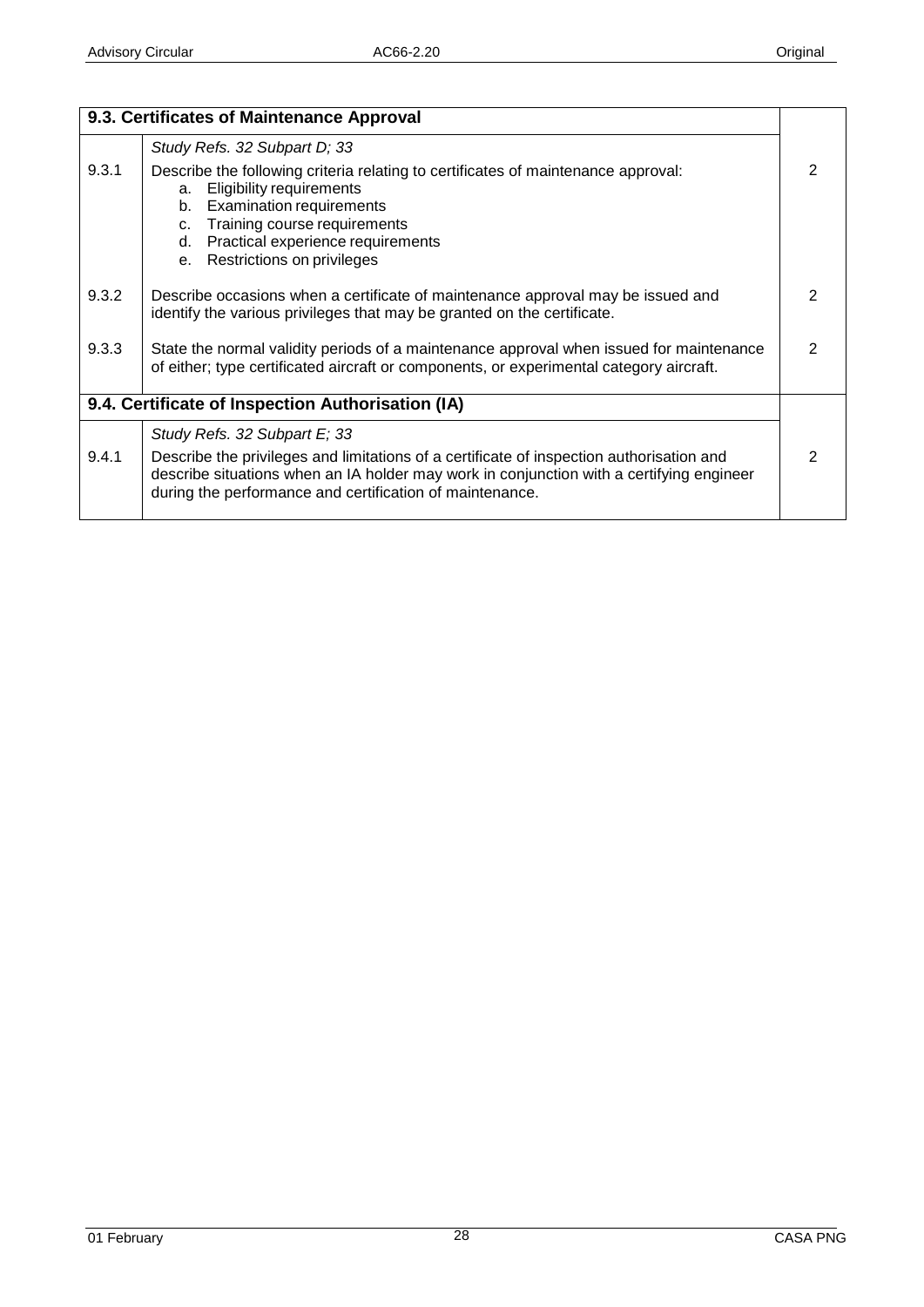|        | 10. Aircraft Maintenance Programmes                                                                                                                                                                                                                                                                                                  |   |
|--------|--------------------------------------------------------------------------------------------------------------------------------------------------------------------------------------------------------------------------------------------------------------------------------------------------------------------------------------|---|
|        | 10.1. General Maintenance Programme requirements                                                                                                                                                                                                                                                                                     |   |
|        | Study Refs. 34 Subpart G (91.605); 38                                                                                                                                                                                                                                                                                                |   |
| 10.1.1 | Describe the objectives of a maintenance programme.                                                                                                                                                                                                                                                                                  | 2 |
| 10.1.2 | In regard to maintenance programmes, define the following terms:<br>Damage tolerant<br>а.<br>Inherent level of reliability and safety<br>b.<br>Maintenance significant items<br>c.<br>Safe-life<br>d.<br>e. Scheduled maintenance<br>f.<br>Unscheduled maintenance                                                                   | 1 |
| 10.1.3 | Describe the following maintenance processes:<br>Hard-time limit<br>а.<br>On-condition<br>b.<br>Condition-monitored<br>C.                                                                                                                                                                                                            | 1 |
| 10.1.4 | Describe the necessary provisions that should be included in a maintenance programme.                                                                                                                                                                                                                                                | 1 |
| 10.1.5 | Describe factors that should be taken into consideration when establishing a maintenance<br>programme.                                                                                                                                                                                                                               | 1 |
| 10.1.6 | Identify sources of information that may be used in the development of a maintenance<br>programme.                                                                                                                                                                                                                                   | 1 |
| 10.1.7 | Describe the types of inspections and actions normally performed under the requirements<br>of a maintenance programme.                                                                                                                                                                                                               | 1 |
| 10.1.8 | Describe how servicing latitudes are normally administered in order to maintain the<br>integrity of a maintenance programme.                                                                                                                                                                                                         | 1 |
|        | 10.2. PNG Maintenance Programme requirements                                                                                                                                                                                                                                                                                         |   |
| 10.2.1 | Study Refs. 34 Subpart G (91.605, 607, 609, 611); 38; 15 Appendix A, B, D, E, and F<br>Describe the following criteria in relation to PNG maintenance programmes:<br>Operator's maintenance manual (Exposition)<br>а.<br>Fitted and role equipment<br>b.<br>Abnormal occurrence inspections<br>c.<br>Compliance with programme<br>d. | 2 |
| 10.2.2 | Describe the requirements relating to CAA approval of a maintenance programme or<br>subsequent programme changes and variations.                                                                                                                                                                                                     | 2 |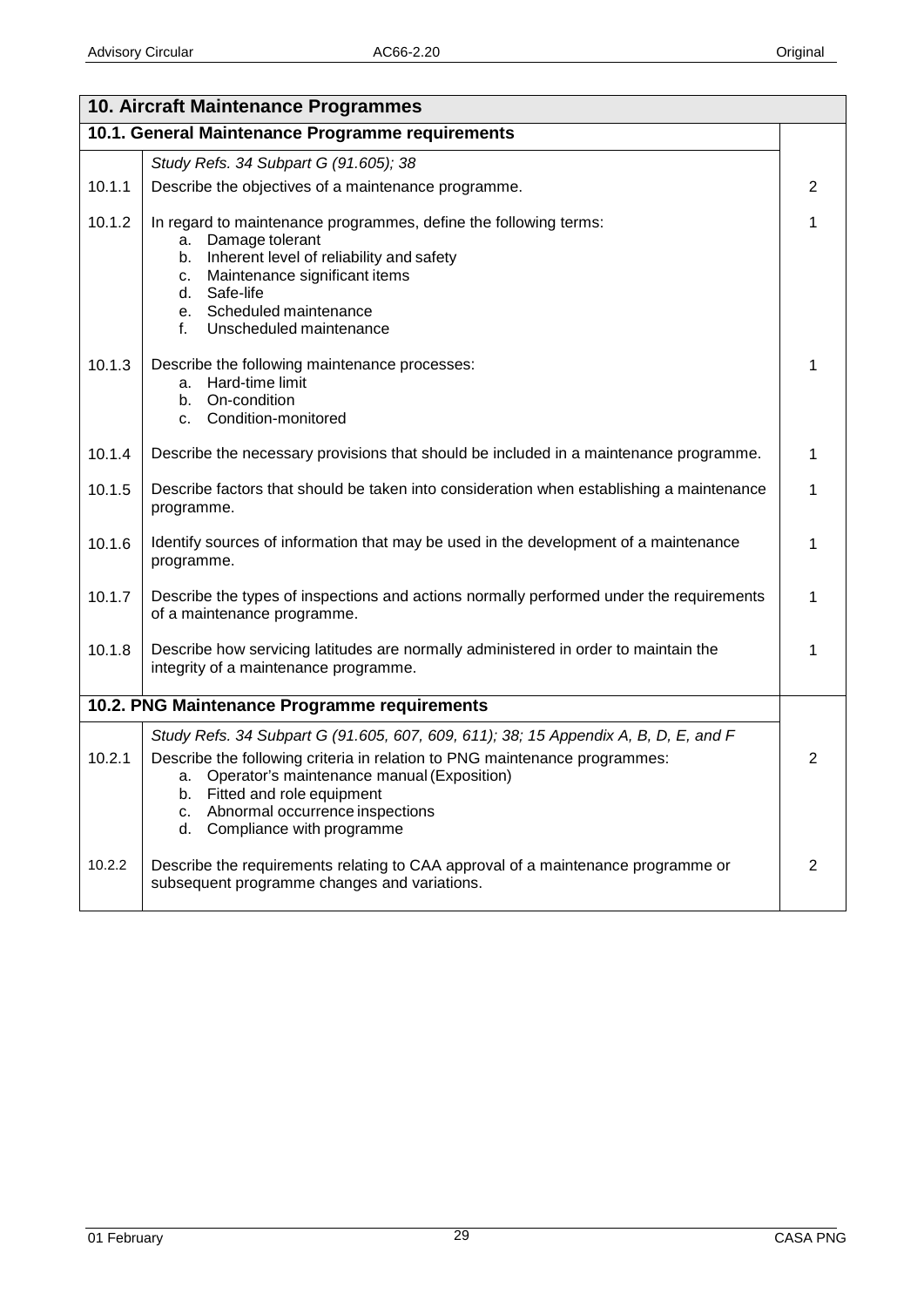| 11. General Operating and Flight Rules - Part 91 |                                                                                                                                                                                                                                                                                                                                                                                                                                                                                                                                                                                                                                                                                                                                                                                                                                                                                                                                                                                              |                     |
|--------------------------------------------------|----------------------------------------------------------------------------------------------------------------------------------------------------------------------------------------------------------------------------------------------------------------------------------------------------------------------------------------------------------------------------------------------------------------------------------------------------------------------------------------------------------------------------------------------------------------------------------------------------------------------------------------------------------------------------------------------------------------------------------------------------------------------------------------------------------------------------------------------------------------------------------------------------------------------------------------------------------------------------------------------|---------------------|
|                                                  | 11.1. Operating Rules associated with Aircraft Airworthiness                                                                                                                                                                                                                                                                                                                                                                                                                                                                                                                                                                                                                                                                                                                                                                                                                                                                                                                                 |                     |
| 11.1.1                                           | Study Ref. 34 Subpart B<br>Describe the following criteria in relation to an operator's responsibilities for the operation<br>of an aircraft:<br>a. Aircraft airworthiness<br>b. Aircraft registration<br>c. Aircraft flight manual<br>d. Documents to be carried in the aircraft<br>Daily flight records<br>е.                                                                                                                                                                                                                                                                                                                                                                                                                                                                                                                                                                                                                                                                              | $\overline{2}$      |
|                                                  | 11.2. Flight Rules                                                                                                                                                                                                                                                                                                                                                                                                                                                                                                                                                                                                                                                                                                                                                                                                                                                                                                                                                                           |                     |
| 11.2.1                                           | Study Ref. 34 Subpart C, D, and E<br>Identify the following general, visual and instrument flight rules that has an airworthiness<br>implication:<br>a. Familiarity with operating limitations and equipment<br>b. Aircraft lights<br>c. Time-in-service recorder operation<br>Operating in snow and ice conditions<br>d.                                                                                                                                                                                                                                                                                                                                                                                                                                                                                                                                                                                                                                                                    | 1                   |
|                                                  | 11.3. Instrument and Equipment Requirements                                                                                                                                                                                                                                                                                                                                                                                                                                                                                                                                                                                                                                                                                                                                                                                                                                                                                                                                                  |                     |
| 11.3.1<br>11.3.2                                 | Study Ref. 34 Subpart F & Appendix A<br>Describe the following equipment requirements:<br>Type and number of instruments and equipment<br>a.<br>Instrument and equipment design and installation standards<br>b.<br>Operable condition of instruments and equipment<br>c.<br>d. Location of instruments and equipment<br>e. Seating and restraints<br>Passenger information<br>f.<br>Time-in-service recorders.<br>g.<br>Carbon monoxide detectors.<br>h.<br>Describe the following flight requirements relating to instruments and equipment:<br>Minimum instruments and equipment required for VFR flight<br>a.<br>Minimum instruments and equipment required for Night VFR flight<br>b.<br><b>VFR Communications equipment</b><br>с.<br>Requirements relating to VFR flight over water<br>d.<br>Minimum instruments and equipment required for IFR flight<br>е.<br>f.<br>IFR Communications and navigation equipment<br>Emergency equipment<br>g.<br>Aircraft operations over water<br>h. | $\overline{2}$<br>2 |
|                                                  | Emergency locator transmitter<br>j,<br>Oxygen requirements<br>j.                                                                                                                                                                                                                                                                                                                                                                                                                                                                                                                                                                                                                                                                                                                                                                                                                                                                                                                             |                     |
|                                                  | 11.4. Inoperative Instruments and Equipment<br>Study Ref. 34 Subpart F                                                                                                                                                                                                                                                                                                                                                                                                                                                                                                                                                                                                                                                                                                                                                                                                                                                                                                                       |                     |
| 11.4.1                                           | Describe the following requirements relating to the serviceability of instruments and<br>equipment:<br>Conditions relating to operation of an aircraft with inoperative instruments and<br>а.<br>equipment<br>b. Placarding of inoperative instruments and equipment<br>c. Approval of minimum equipment lists (MEL)<br>d. Release-to-service with inoperative instruments and equipment<br>Conditions relating to the operations of aircraft below 5700 kg MCTOW<br>е.                                                                                                                                                                                                                                                                                                                                                                                                                                                                                                                      | 2                   |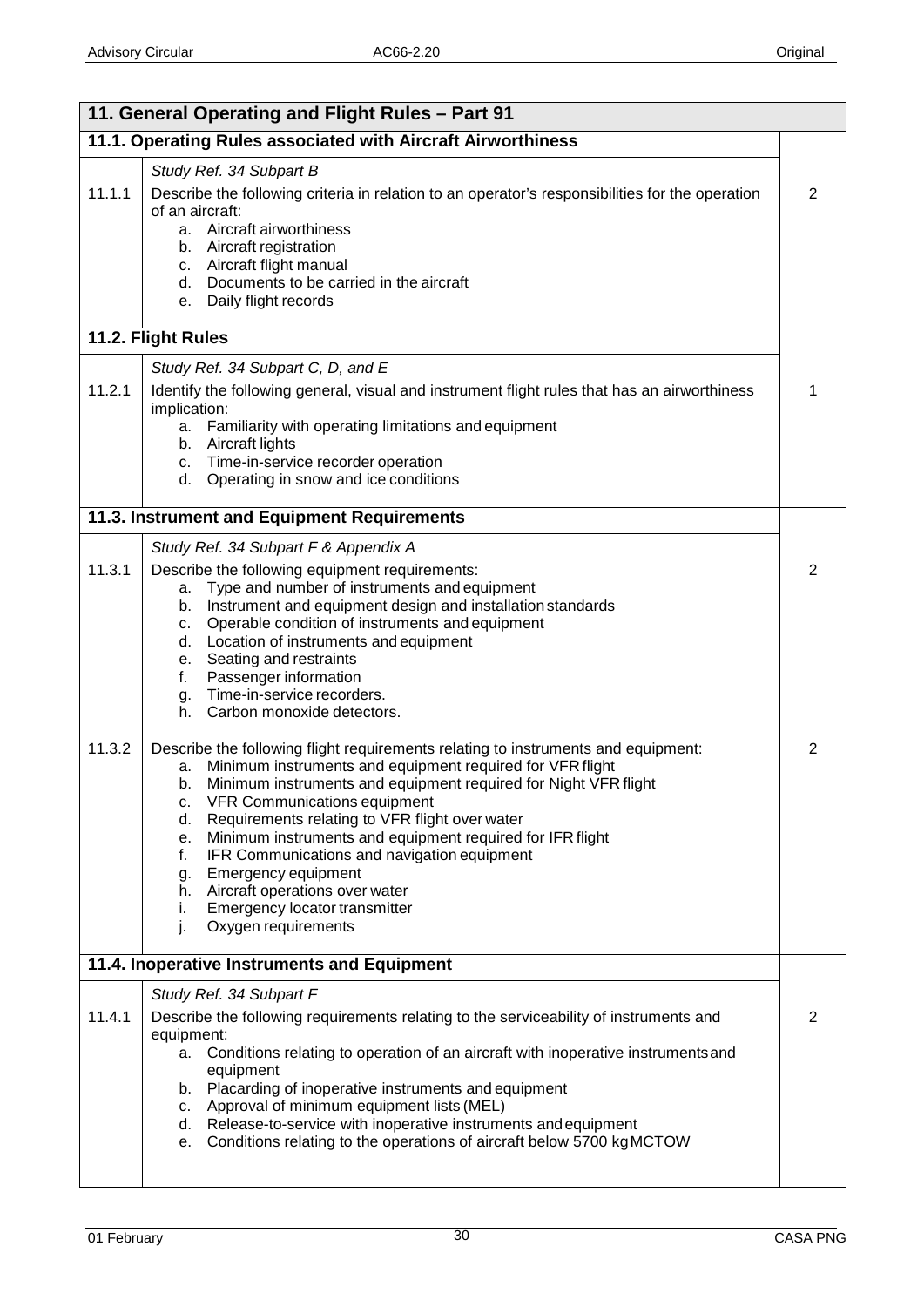|        | 11.5. Instrument and Equipment Specifications                                                                                                                                                                                                                                                                                                                                                                                                                                                                                                                                                                                                                                                              |   |
|--------|------------------------------------------------------------------------------------------------------------------------------------------------------------------------------------------------------------------------------------------------------------------------------------------------------------------------------------------------------------------------------------------------------------------------------------------------------------------------------------------------------------------------------------------------------------------------------------------------------------------------------------------------------------------------------------------------------------|---|
|        | Study Ref. 34 Appendix A                                                                                                                                                                                                                                                                                                                                                                                                                                                                                                                                                                                                                                                                                   |   |
| 11.5.1 | Describe data and specifications in regard to the following:<br>Markings and placards<br>а.<br>Fuel and oil markings<br>b.<br>c. Seating<br>d. Restraints<br>e. Aircraft lights<br>Time-in-service recorders<br>f.<br>g. Pressure altimeters<br>h. Communication and navigation equipment<br>First aid kits<br>i.<br>Fire extinguishers<br>j.<br>k. Emergency equipment<br>Emergency locator transmitters<br>L.<br>m. Oxygen systems and equipment<br>Transponder equipment<br>n.<br>o. Altitude equipment                                                                                                                                                                                                 | 1 |
|        | 11.6. Operator Maintenance Requirements                                                                                                                                                                                                                                                                                                                                                                                                                                                                                                                                                                                                                                                                    |   |
|        | Study Ref. 34 Subpart G                                                                                                                                                                                                                                                                                                                                                                                                                                                                                                                                                                                                                                                                                    |   |
| 11.6.1 | Describe the maintenance requirements before flight                                                                                                                                                                                                                                                                                                                                                                                                                                                                                                                                                                                                                                                        | 2 |
| 11.6.2 | Describe the general maintenance requirements an operator has in regard to the<br>following:<br>a. Airworthy condition<br>b. Airworthiness Directives (ADs)<br>Inspection, maintenance and release-to-service<br>C.                                                                                                                                                                                                                                                                                                                                                                                                                                                                                        | 2 |
|        | d. Defects                                                                                                                                                                                                                                                                                                                                                                                                                                                                                                                                                                                                                                                                                                 |   |
|        | e. Inoperative equipment<br>Airworthiness limitations<br>f.                                                                                                                                                                                                                                                                                                                                                                                                                                                                                                                                                                                                                                                |   |
|        | Manufacturer's recommended overhaul intervals<br>g.                                                                                                                                                                                                                                                                                                                                                                                                                                                                                                                                                                                                                                                        |   |
| 11.6.3 | Describe the following requirements in relation to maintenance programmes and<br>schedules<br>a. Programme options<br>Minimum inspection intervals<br>b.<br>Radio station tests and inspections<br>с.<br>Altimeter system and altitude reporting equipment tests and inspections<br>d.<br>SSR transponder tests and inspections<br>е.<br>ELT tests and inspections<br>f.<br>g. Compasses<br>h. First Aid Kits<br>Portable Fire Extinguishers<br>i.<br>j.<br>Flotation equipment<br>k. Weighing<br>Programme identification, persons responsible, providing copy of programme<br>L.<br>m. Approval of maintenance programmes<br>n. Changes to maintenance programmes<br>Inspection planning latitudes<br>0. | 2 |
| 11.6.4 | Describe the specific maintenance requirements an operator has in regard to the<br>following:<br>a. Operational flight checks<br>b. Review of airworthiness<br>c. Maintenance logbooks and records<br>d. Transfer of maintenance records<br>e. Retention of records                                                                                                                                                                                                                                                                                                                                                                                                                                        | 2 |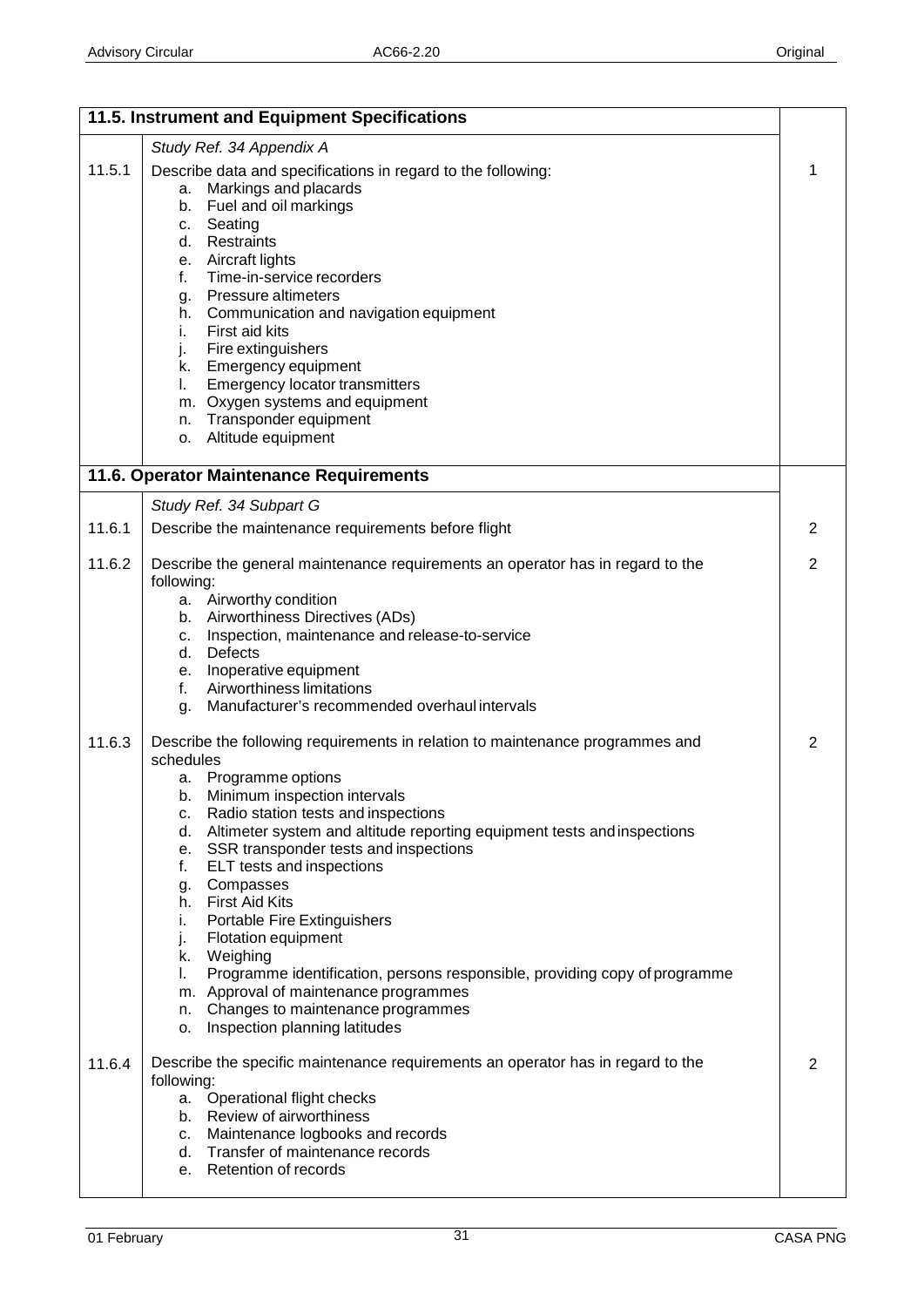|        | 11.7. Technical Log                                                                                                                                                                                                                                                                                                                                                                                                                                                                                                                                                                                                                         |  |
|--------|---------------------------------------------------------------------------------------------------------------------------------------------------------------------------------------------------------------------------------------------------------------------------------------------------------------------------------------------------------------------------------------------------------------------------------------------------------------------------------------------------------------------------------------------------------------------------------------------------------------------------------------------|--|
|        | Study Refs. 34 Subpart G; 37                                                                                                                                                                                                                                                                                                                                                                                                                                                                                                                                                                                                                |  |
| 11.7.1 | Describe the following in regard to technical logs:<br>Purpose<br>а.<br>Carriage of the document in an aircraft<br>b.<br>Responsibility for recording information on the log<br>c.<br>Period a log may remain in use<br>d.<br>Approved content of a technical log<br>е.<br>Technical log in relation to a logbook<br>f.<br>Concessions for air transport operators<br>g.<br>Concessions for fixed base operators<br>h.<br>Retention of technical logs<br>Transferring information to the aircraft logbook including the use of block entries<br>ı.<br>for hours<br>k. Use of CAA Form CA 006<br>Pilot's responsibility to enter information |  |
|        |                                                                                                                                                                                                                                                                                                                                                                                                                                                                                                                                                                                                                                             |  |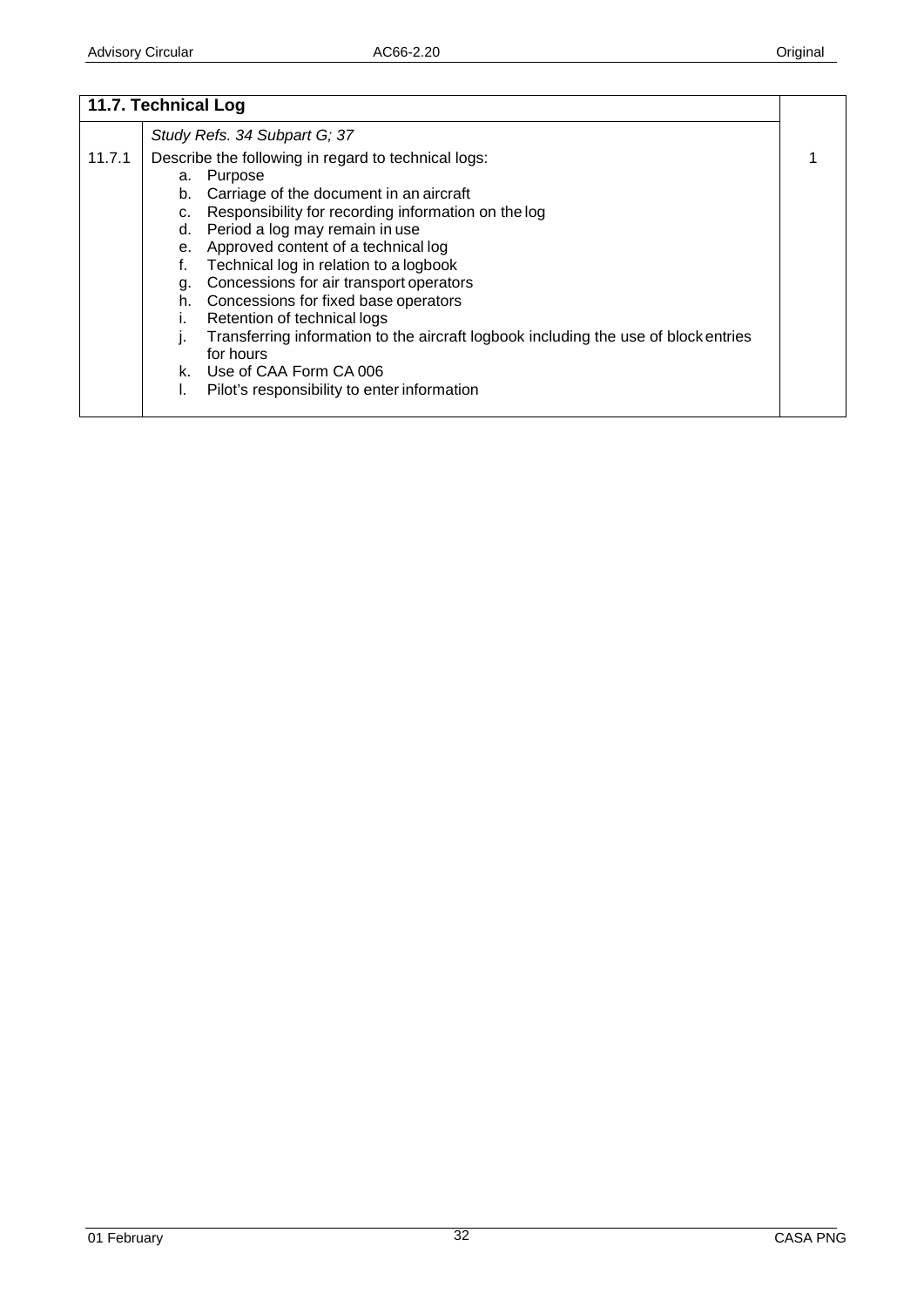| 12. Air Operator Certification - Part 119 |                                                                                                                                                                                                            |   |
|-------------------------------------------|------------------------------------------------------------------------------------------------------------------------------------------------------------------------------------------------------------|---|
| 12.1. Air Operator Certification          |                                                                                                                                                                                                            |   |
|                                           | Study Refs. 39; 40                                                                                                                                                                                         |   |
| 12.1.1                                    | State the purpose of this Rule in respect of the certification of air operators.                                                                                                                           |   |
| 12.1.2                                    | Specify the conditions and limitations relating to the certification air operators with<br>particular regard to operations using aeroplanes and helicopters of varying MCTOW and<br>seating configuration. |   |
| 12.1.3                                    | Identify the various Rule Parts appropriate to the certification of an operator under the<br>above conditions.                                                                                             |   |
|                                           | 12.2. Air Operator maintenance requirements                                                                                                                                                                |   |
|                                           | Study Refs. 39; 40                                                                                                                                                                                         |   |
| 12.2.1                                    | Describe the Airline Air Operator and General Aviation Air Operator requirements for<br>maintenance procedures and maintenance programmes                                                                  |   |
| 12.2.2                                    | Describe the requirements of a General aviation air operator exposition that is relevant to<br>the maintenance of their aircraft.                                                                          | 2 |

| <b>13. Internal Quality Assurance</b> |                                                                                                                                                                                                                                                                                                                                                                                                                                                             |   |
|---------------------------------------|-------------------------------------------------------------------------------------------------------------------------------------------------------------------------------------------------------------------------------------------------------------------------------------------------------------------------------------------------------------------------------------------------------------------------------------------------------------|---|
|                                       | 13.1. Quality (Safety) Management System                                                                                                                                                                                                                                                                                                                                                                                                                    |   |
|                                       | Study Ref. 41                                                                                                                                                                                                                                                                                                                                                                                                                                               |   |
| 13.1.1                                | In regard to a quality management system, describe the following:<br>Importance of the quality management approach to aviation safety<br>a.<br>The components of a quality management system<br>b.<br>Role of the CAA in ensuring air operator safety<br>$C_{1}$<br>Objective of quality assurance procedures<br>d.                                                                                                                                         | 2 |
| 13.1.2                                | Describe the following terms associated with a quality management system:<br>Evidence<br>$a_{\cdot}$<br>Controls<br>b <sub>1</sub><br>Finding<br>C.<br>Concern<br>d.<br>Root cause<br>е.<br>f.<br>Inspection<br>Audit<br>g.<br>Safety policy<br>h.<br>Corrective action<br>Preventive action<br>J.<br>Management review<br>k.<br>Audit programme<br>L.<br>Quality indicators<br>m.<br>Quality assurance procedures<br>n.<br>Management representative<br>0. |   |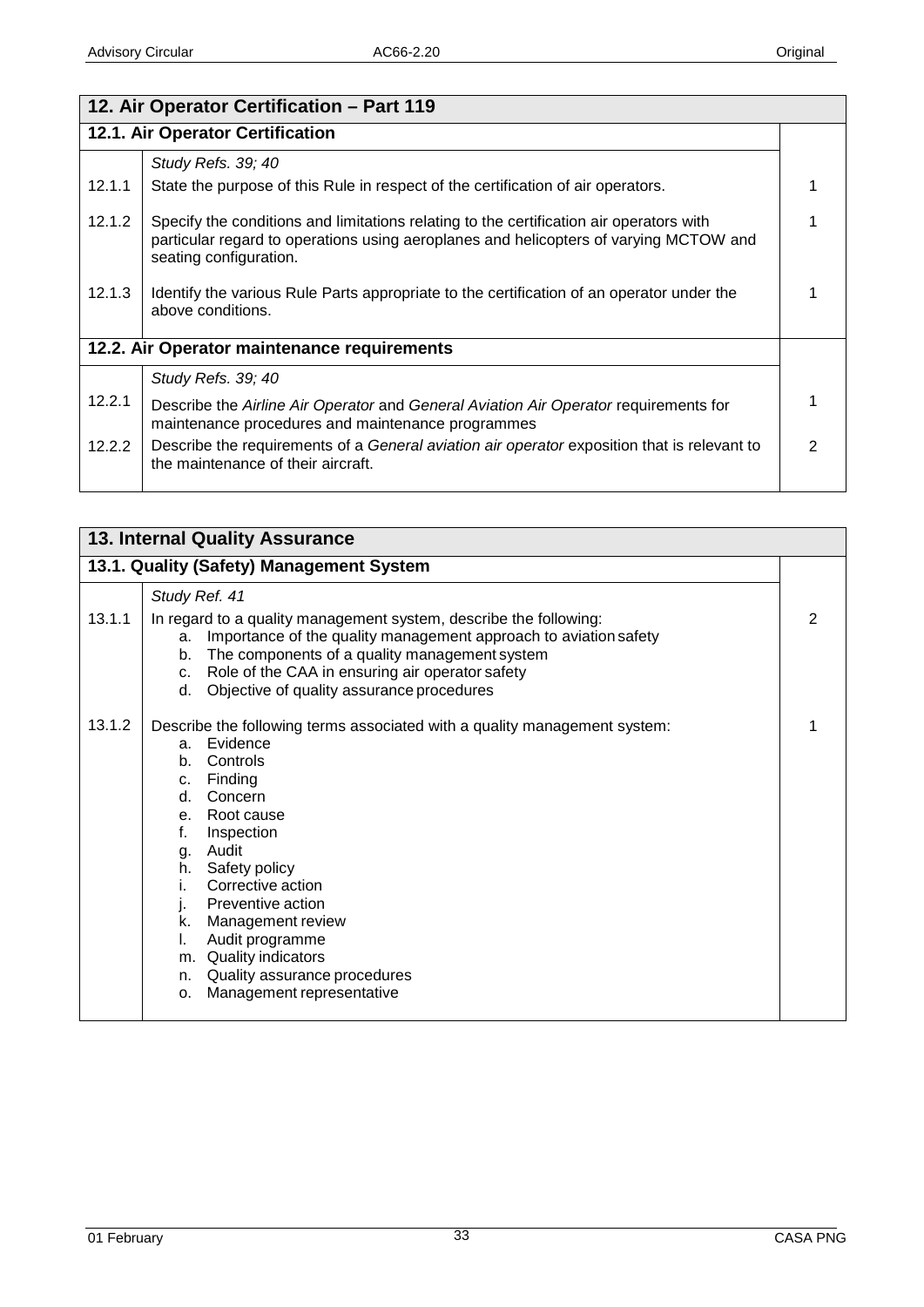| 14. Air Operations - Helicopters and Small Aeroplanes – Part 135 |                                                                                                                 |   |
|------------------------------------------------------------------|-----------------------------------------------------------------------------------------------------------------|---|
| 14.1. General Maintenance Requirements                           |                                                                                                                 |   |
|                                                                  | Study Ref 43 Subpart G                                                                                          |   |
| 14.1.1                                                           | Describe the options that Part 135 certificated air operator has in relation to the<br>maintenance requirements | 2 |
| 14.1.2                                                           | Specify who is responsible for maintenance of aircraft flown under an air operator's<br>certificate.            | 2 |
| 14.1.3                                                           | Describe the requirements of a maintenance review.                                                              |   |
| 14.1.4                                                           | Specify the reporting requirements to the Director for conditioned monitored maintenance<br>programmes.         |   |